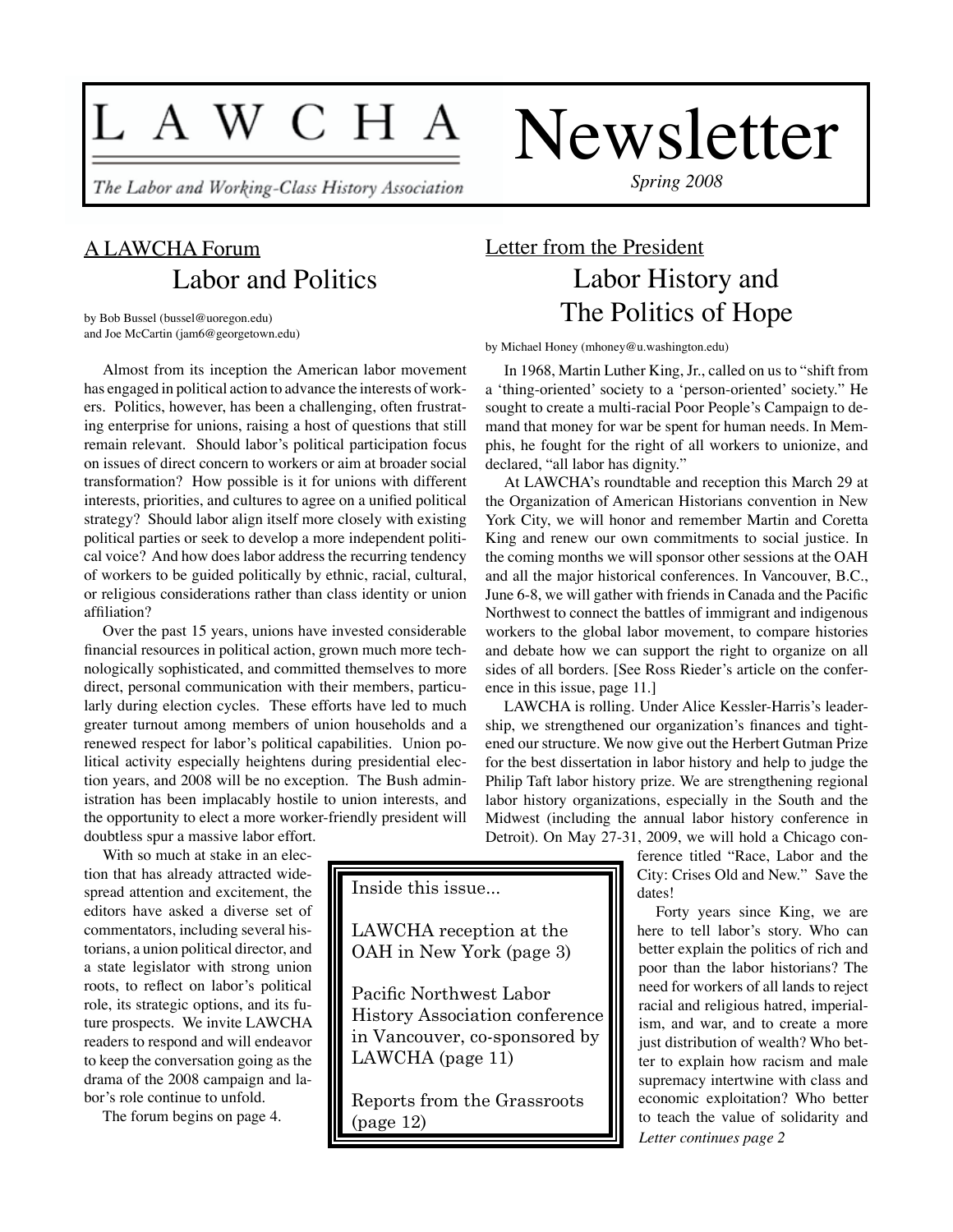## *LAWCHA Newsletter* Spring 2008 page 2 Report from the Secretary's Desk

by Cecelia Bucki (cbucki@mail.fairfiled.edu

Robert Korstad, chair of the Elections Committee, reports the LAWCHA election results, from Fall 2007 as follows:

172 ballots were received (a turnout of about 35%).

The officers' slate was uncontested.

The officers this term are: President Michael Honey, University of Washington-Tacoma (mhoney@u.washington.edu); Vice-President Kimberley L. Phillips, College of William and Mary, Williamsburg, Va. (klphil@wm.edu); Secretary Cecelia Bucki, Fairfield University, Fairfield, Conn. (cbucki@mail. fairfield.edu); and Treasurer Thomas Klug, Marygrove College, Detroit (tklug@marygrove.edu). Immediate past president Alice Kessler-Harris, Columbia University, New York (akh571@columbia.edu) remains on the executive committee.

Their new two-year term ends in Spring 2010.

The top five vote-getters for Board of Directors were Nancy MacLean, Northwestern University, Evanston, Ill. (nkm050@northwestern.edu); Annelise Orleck, Dartmouth College, Hanover, N.H. (annelise.orleck@dartmouth. edu); Gilbert G. Gonzalez, University of California-Irvine (gggonzal@uci.edu); Steve Meyer, University of Wisconsin-Milwaukee (stemey@umw.edu); and Colleen O'Neill, Utah State University, Logan, Utah (colleen.oneill@usu.edu).

Their new three-year term ends in Spring 2011.

Congratulations to them all. Their new terms began January 1, 2008.

Also, the ratified revised LAWCHA constitution is posted to the LAWCHA web-site, www.lawcha.org.

Check regularly for a new design and new content!



*accommodation.pdf* for more information.



## President's Letter

*Continued from page 1*

#### civic engagement?

Today, people from all walks of life once again hope that another world is possible. Teaching and researching obviously are not enough. Through civic engagement, we can help decide whether we move forward to a better world or remain captive to the past. "Telling Labor's Story" means writing oped columns, holding workshops, producing web sites, films and blogs, giving speeches, demonstrating, getting involved politically to advance a labor rights agenda.

We need to break out of any notion of labor history as mainly an academic discipline. Labor history is a calling, and LAWCHA provides us with a vehicle. The next time you find yourself bogged down in academic life, remember that we have equally important things to do off campus. Change the laws. Donate money. Organize programs. Write op-eds. Take political action. In this extraordinary year, our country and the world are standing at a crossroads, as in 1968. There will never be a better time to for us to advance the politics of hope.

## LERC Celebrates 3rd Decade, Starts New Fund

by Bob Bussel (bussel@uoregon.edu)

The Labor Education and Research Center (LERC) at the University of Oregon celebrated its 30<sup>th</sup> anniversary on March 7, 2008 at an event in Portland attended by over 500 people. The event featured a symposium on prospects for forging stronger labor-community alliances and speeches by Oregon governor Ted Kulongoski, University of Oregon president Dave Frohnmayer, and a keynote address by Ruth Milkman, director of the UCLA Institute for Labor and Employment.

In addition to celebrating LERC's achievements in developing union leadership, conducting vital applied research, and helping shape public policy on work and employment issues, the event also raised money to help launch LERC's new Strategic Training and Action Research (STAR) Fund. The STAR Fund will support special projects designed to encourage fresh thinking and promote new initiatives aimed at addressing the needs and interests of workers in Oregon. The STAR Fund's first project will send a delegation of trade unionists to California to study union efforts to create jobs in emerging renewable energy industries. The delegation will then share its new knowledge with other unionists in Oregon and work to help the union movement participate more effectively in developing public policy on global warming, alternative energy sources, and creating green jobs.

The event highlighted the strong support LERC has historically received from the union movement, the university, political leaders, and other community supporters. One theme was repeatedly expressed throughout the evening: the recognition that university-based workers education programs must continue to have broad support in order to ensure that the needs of workers and the union movement are effectively addressed within the higher education system.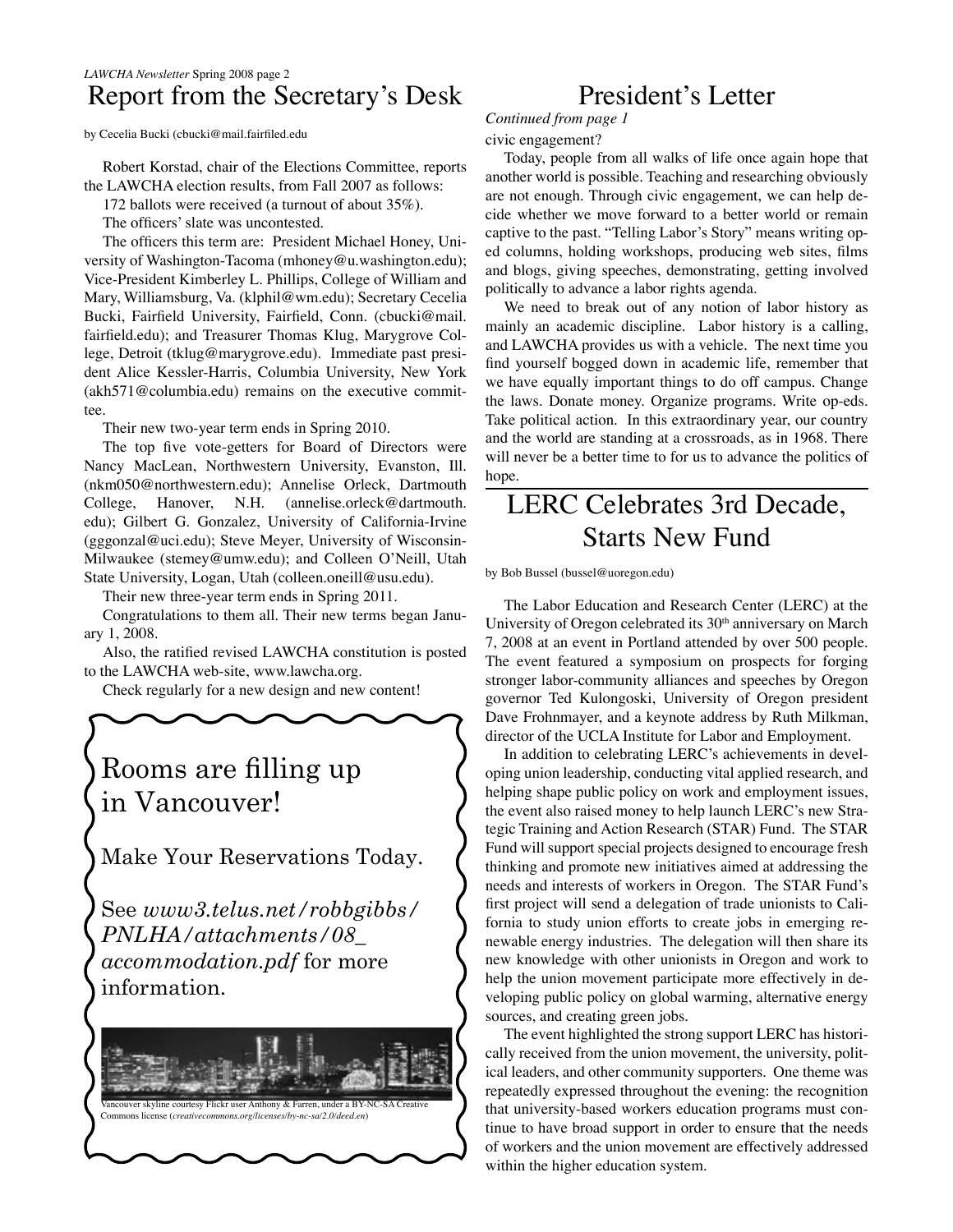## Telling Labor's Story: Exposing the Anti-Union NLRB

by Joseph Hower (jeh67@georgetown.edu), project coordinator, Telling Labor's Story

Nearly one year ago, LAWCHA launched Telling Labor's Story, a network to bring together scholars of labor history interested in publicly presenting the present struggle for workers' rights in light of the history of that same struggle. This past summer, our efforts focused on explaining and publicizing the Employee Free Choice Act (EFCA), a bill that would make it easier for workers to organize themselves. The legislation passed in the House by a large margin, but was blocked from a vote by its opponents in the Senate.

Since the defeat of EFCA a series of decisions by the National Labor Relations Board in September further underscored the need for a major overhaul of American labor law and opened up a new opportunity for labor historians to intervene in the public debate about the right to organize.

The NLRB was created to protect workers' rights to form unions and to engage in collective bargaining, but the recent decisions—which overturned long-standing Board precedents pose a fundamental threat to the right to organize, making it harder for workers to form unions and secure collective bargaining contracts, while, at the same time, strengthening the hand of hostile employers anxious to remove existing unions and weakening the legal remedies available to employees who are illegally discriminated against for supporting a union.

The most damaging decision came in *Dana Corp., 351 NLRB No. 28*, in which the Board stripped voluntary recognition of long-standing legal protections. Overruling forty years of its own precedents, the Board's 3-2 decision held that a minority of employees, a mere thirty percent, could contest a voluntarily recognized union by forcing a NLRB election. The decision forces any employer who voluntarily recognized a union to post a government-issued notice laying out the "right" of the minority to force an election by—a provision which the Board's two dissenters charged as "cutting voluntary recognition off at the knees." It is worth noting that the same Board declined to consider a petition that would have required all employers to post notices informing employees of their NLRA rights. It also held that authorization cards were sufficient to withdraw recognition from a union if a majority of employees signed a petition, due to the delay involved in conducting a new election (*Wurtland Nursing & Rehabiliation Center, 351 NLRB No. 50*).

Two other decisions released in September 2007 make it much harder for illegally terminated employees to collect back pay. In *St. George Warehouse, 351 NLRB No. 42*, the Board ruled that two leaders of an organizing drive who were fired for distributing union authorization cards at a warehouse in Kearney, New Jersey, were obligated to prove that they had sought alternate employment after being fired before they could receive back wages. Similarly, the Board ruled in *Grosvenor Resort, 350 NLRB No. 86,* that illegally fired workers who wait "an unreasonably long time before initially seeking interim work"—defined as more than two weeks—were ineligible for compensation for that period, lest the Board "reward idleness." In this case, forty-four workers at a Florida resort hotel were penalized for continuing to picket for several weeks after being illegally fired in the hope of getting their jobs back.

These decisions underscore the fundamental problems in American labor law, yet they have received relatively little attention in the public sphere. In the coming months, Telling Labor's Story will begin work on a pamphlet on the history of the right to organize that will be accessible to a non-academic audience. If you are interested in more information about the recent NRLB decisions or in getting involved in Telling Labor's Story, please contact me at jeh67@georgetown.edu.

Join the Labor and Working-Class History Association at the

## OAH Annual Meeting

for a reception honoring activism for peace, justice, and equality in the tradition of Martin Luther King and Coretta Scott King

> Saturday, April 29, 2008, at 4:30 pm. New York Hilton, West Ballroom Foyer Those not registered for the OAH meeting are welcome!

Sponsored by the Labor and Working-Class History Association (LAWCHA), with support from the AFL-CIO, the Martin Luther King, Jr., Research and Education Institute, the University of California Press, and W.W. Norton Publishers.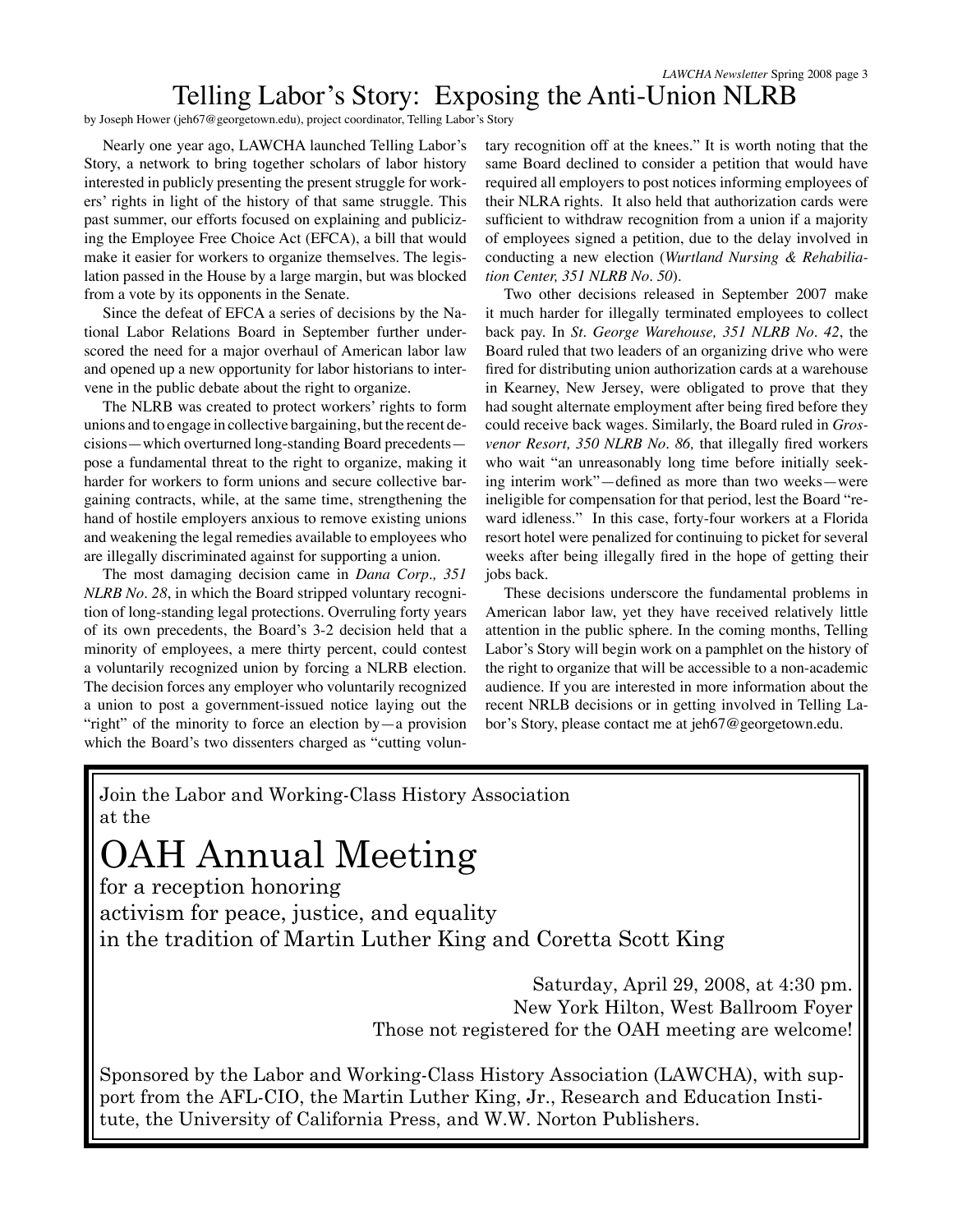## A LAWCHA Forum on Politics and Labor

## Hope vs. Experience: Democrats, Labor, and the 2008 Election

#### by Robert Zieger

In this year's presidential election, I will vote for either Barack Obama or Hillary Clinton, just as I have voted for every Democratic candidate since I cast my first ballot, for John Kennedy, in 1960. As a supporter of organized labor, as a union member, and as a reader of Mike Davis's *Prisoners of the American Dream*, I am well aware of the barrenness of the marriage of labor to the Democratic Party. Even so, it is the words of Mike Harrington, when asked in the spring of 1976 about his choice of candidates in the forthcoming presidential election, that best express my political stance: "Any Democrat," Harrington told a group of students in my Manhattan, Kansas, living room that spring evening–"except George Wallace, but including, if he were running, Mickey Mouse." As a socialist, Harrington regretted the narrowness of the political options on offer; as a realist, he understood that, all things considered, the frayed and battered Democracy represented "the left wing of the possible."

For years now it has been my hope that the men and women



Barack Obama at a Culinary Workers' rally, January 11, 2008. Photo courtesy of the Obama campaign, under a BY-NC-SA Creative Commons license (*creativecommons.org/licenses/by-nc-sa/2.0/deed.en*)

who, in various permutations, dominate the Democratic Party's jerry-built organization, will at last realize the political and electoral necessity for a strong and vigorous labor movement. But, alas, every year the story is pretty much the same. As Robert Kuttner observed during the 2000 presidential contest, "Once again, the labor movement will do the heavy lifting for the Democratic Party" and "once again, it will be the caboose at the end of the train." Recent Democratic presidencies give little grounds for believing that things will soon change. Labor support for Jimmy Carter in 1976 was an important factor in his gaining the nomination, but Carter did little while in office to further labor's agenda, at the head of which were national health insurance and meaningful labor law reform. With Bill Clinton labor did get a rare progressive majority on the NLRB and family leave legislation but instead of labor law reform it got the Dunlop Commission on the Future of Worker-Management Relations report and NAFTA.

Why then my dogged loyalty? Why this perennial triumph of hope over experience?

LAWCHA members hardly need reminding that, however lukewarm Democratic aspirants may have been, the alternative was invariably worse. The administration of George W. Bush may be particularly egregious in its anti-labor initiatives–stripping thousands of federal employees of collective bargaining rights; a union-wrecking NLRB; grotesquely skewed tax and fiscal policies–but Republican ascendancy from Nixon through the current administration has been bad news for working men and women, who have watched their living standards erode and their unions become marginalized.

Moreover, as Taylor Dark<sup>1</sup> reminds us, it could have been worse. Even during the dismal Reagan-George H. W. Bush years, Democratic Congressional majorities, achieved in part through labor's large-scale financial and organizational efforts, produced some surprising pro-worker legislation. To be sure, as PATCO strikers would be the first to attest, the Eighties were not good years for unionists. But Dark points to trade legislation, plant closing legislation and civil rights and fair housing laws, along with the rejection of Reagan's Supreme Court nominee Robert Bork, as evidences of the fruitfulness of the labor-Democratic nexus. These were small victories, to be sure, hardly in the same league as the Wagner Act, John Kennedy's Executive Order 10988, or LBJ's Great Society. Still, we need only observe the absence of any sort of liberal advance during the 2000's to appreciate the importance of having a Democratic presence in Washington.

Even so, "It Could Be Worse" is hardly an inspiring battle cry. The early departure of the most openly pro-union aspirant, John Edwards, does not bode well. Yes, the AFT has endorsed Hillary and SEIU Barack. But is either candidate foregrounding the issues most relevant to the embattled labor movement? True, both voted in the Senate for the Employee Free Choice Act, but neither has made a robust commitment to use public policy to rebuild the labor movement, and thus to revitalize the "labor" part of the liberal-labor coalition. Indeed, *American Prospect* editor Kuttner reminds us, "The last Democratic president to openly celebrate the labor movement was Franklin Roosevelt." The conventional wisdom, I guess, is that the political negatives associated with forthright advocacy outweigh the positives, thus precluding open and energetic identification with labor's cause. Still, even the most centrist Democratic candidate should heed Kuttner's call to "identify a new administration with the resurgence of unionism" because "The trade union movement is not only the instrument of worker voice and of better wages and working conditions, but it remains the most potent civic counterweight to the political power of organized business."2

Alas, it is doubtful that anyone near the levers of power is actually listening. Yet if labor supporters lose hope, they concede the game before it starts. Not expecting a miracle, I venture only to recommend that the two aspirants–or more likely, their policy and program advisors–crack open Paul Krugman's recently published *The Conscience of a Liberal*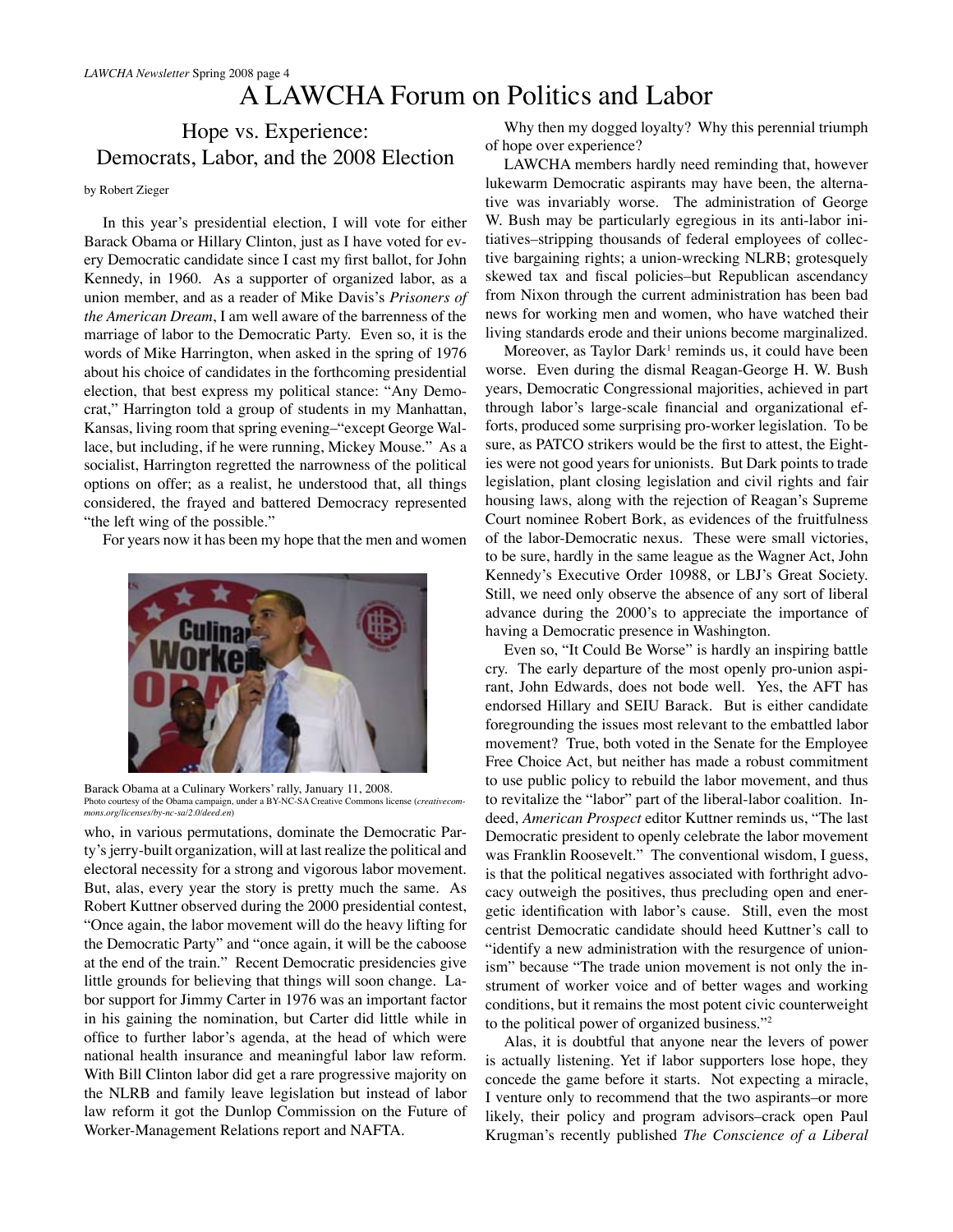and heed the words of this born-again critic of recent Republican ascendancy. As Krugman observes, from the 1930s into the 1960s, a strong labor movement counteracted powerful corporate interests in both the economic and political arenas. A "middle-class" society, characterized by expanded home ownership, mass access to higher education, and a relatively egalitarian income-distribution structure emerged. Clearly, "Unions were . . . an important factor limiting income inequality.  $\ldots$ ."

But labor power meant more than fairer income distribution and moderation of disparities of income. It had a critical political dimension as well, one that the Democratic aspirants, their handlers, and the men and women who inhabit the party's shadowy decision-making apparatus would do well to contemplate. Thus, in the 1950s, Krugman notes, "The strength of the union movement . . . greatly benefitted the Democrats . . ., [since] a powerful union movement had the effect of mobilizing lower-income voters."3

Will 2008's Democrats recognize at long last the critical importance of a vibrant labor movement to their electoral and programatic fortunes? Even if they did, would a crippled and all-too-often-sclerotic labor movement have the vision and energy to rebuild and regroup? Don't bet on it.

But another question merits a more positive response, to wit: Will Democratic majorities and Democratic occupation of the White House be good for wage-earners? And what about this one: Can labor's friends harbor even a long-shot hope that a new Democratic administration's agenda might include union-building initiatives? To be sure, the odds are long but, in the words of Judy Tenuta, "It could happen." Meanwhile, since Mickey isn't running this year, I'm for Hillary or Barack.

------------ 1. Taylor E. Dark, *The Unions and the Democrats: An Enduring Alliance* (Ithaca: ILR Press-Cornell University Press, 1999), 152-57

2. Robert Kuttner, "Good Jobs in a Global Economy," *American Prospect*, Jan.-Feb. 2008, 24.

3. Paul Krugman, *Conscience of a Liberal* (New York: Norton, 2007), 48-51, 70-71.

#### Why Obama, Why Now

#### by Nikhil Pal Singh

At the risk of sounding naïve after these years of catastrophe and season upon season of electoral disappointment, I admit that I am swept up in the excitement of the Obama campaign for the Presidency. It is not exaggeration to say that since the late 1970s our domestic political life has been in a continuous, seemingly unstoppable rightward drift, characterized by (among other things) largely bi-partisan commitments to neo-liberal economic "restructuring," resurgent militarism, and mass incarceration. Despite important efforts to nurture and sustain movements for peace and non-intervention, economic, social and cultural justice, I cannot remember a moment in which these exhibited real potential to breakthrough the reactionary fog, let alone to constitute an electoral majority. Obama's persona, his voice, and his message, and above

*LAWCHA Newsletter* Spring 2008 page 5 all *the seeming popularity of his persona, voice and message*, inspires me to think that perhaps the wheel of American politics is finally turning again.

On what do I base this sense and feeling of hope? Despite some populist tones, Obama has done little to suggest that he is more than a political centrist and pragmatist. His call for "change" is still something of an empty signifier – one that resonates on frequencies that are not necessarily manifest in specifically stated policy positions. The profound evocation of inclusiveness that girds his popularity depends upon a fluctuating and unstable racial/national fantasy that also yields a characteristic political elusiveness. Analysts from across the political spectrum thus alternatively decry and celebrate Obama for his post-partisan, post-grievance political style. For some his worldly autobiography decisively crosses the threshold of the slave and settler narratives that has interminably cleaved the national imagination. While for others the same aspect represents the unhappy fulfillment of a vacuous, apolitical multiculturalism, the difference that no longer makes any difference at all.

In many of these accounts, Obama has come to embody what might be called *post-racial blackness*, a paradoxical subjectivity that appears to finally solve the riddle of "race," by conforming to the rule that affirms his (and America's) exceptionalism: in the US anyone – and especially any black person – can rise to the top (even when relatively few actually do). It seems undoubtedly true that Obama is appealing to many whites because he asks for little in return. At the same time, over the past three decades, the triumph of a civil rights civic mythology – augmented by a palliative and therapeutic culture industry – has prepared US publics for precisely this kind of figure. The scene of his triumph in this sense is already scripted in the stock repertoire of the military-media-sports complex: (mostly) whites bearing witness to black triumph over adversity as the measure of a new found racial and national innocence.

Yet, I suspect this is still less than half of the story. Cutting

#### About the Forum Participants

**Robert Zieger** (zieger@ufl.edu) is a distinguished professor of history at the University of Florida.

**Nikhil Pal Singh** (nsingh@u.washington.edu) the Walker Family Professor of History at the University of Washington, Seattle.

**Taylor E. Dark III** (td@taylordark.com) is an assistant professor of political science at California State University, Los Angeles.

**Paul Filson** (pf.ctseiu@snet.net) is the political director of the SEIU Connecticut State Council.

**Diane Rosenbaum** (repdiane@teleport.com) is a 30-year member of the Communications Workers of America and has been a state legislator in Oregon since 1999. She is the Speaker Pro Tempore of the Oregon House of Representatives and also served as president of the National Labor Caucus of State Legislators.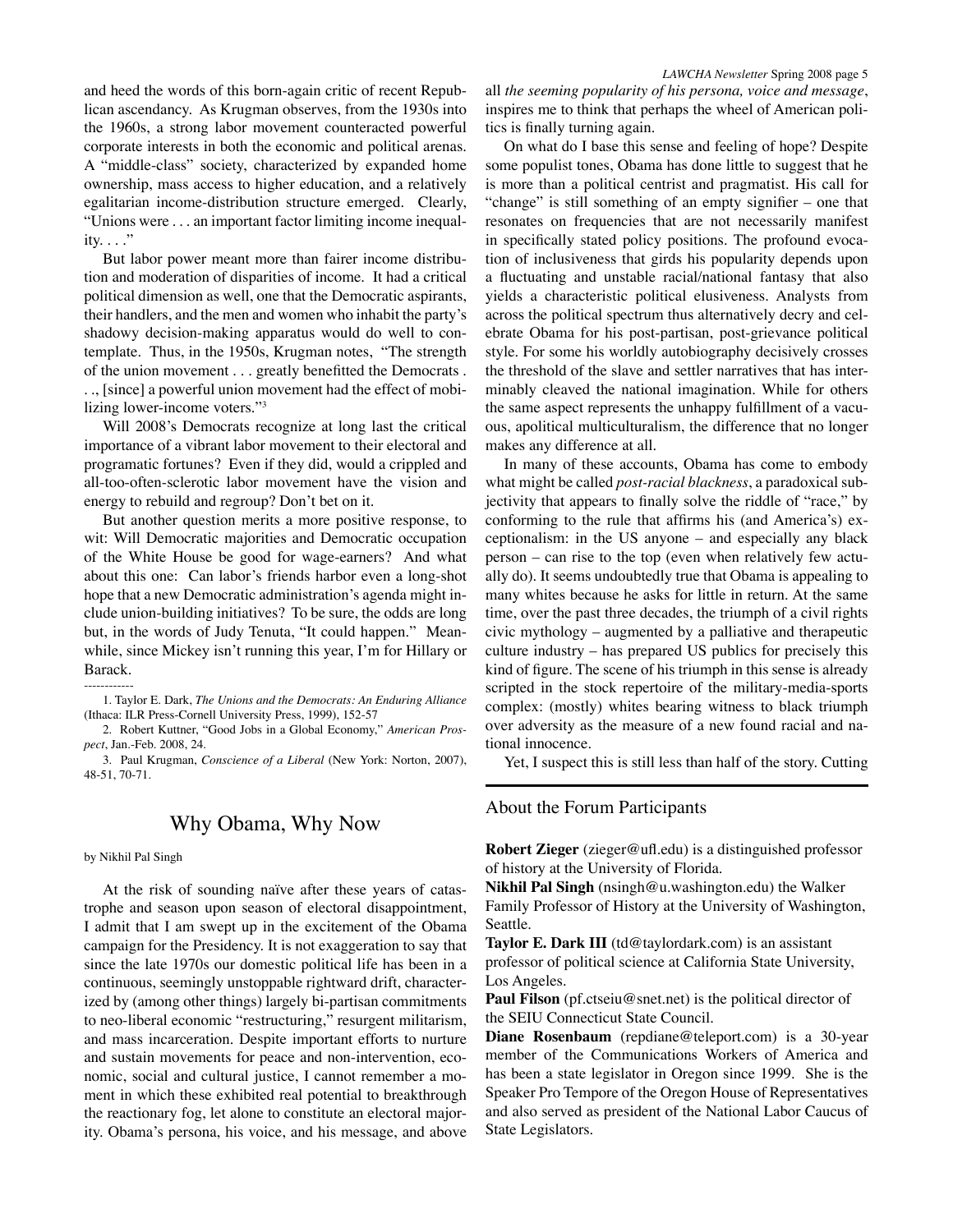against the grain of Obama's success has been an unusually obsessive focus on the racialized cast of the Democratic primaries and caucuses. As each state election is broken down, Obama's ability to capture the votes of all manner of white folks – and particularly white working-class voters – has gradually legitimated him, even as it elicits a giddy surprise – even elation among the pundits who pronounce on these contests: perhaps nothing is the matter with Kansas after all. But make no mistake: *every single one of these bets is being hedged*. As normatively fulfilling as it may appear, Obama's rise contradicts secretly held wisdom that demography is in fact destiny – that racial partisanship – not to mention the violent specter of white supremacy – is alive and well in the United States. Indeed, such rumination, often on the margins of conversation and *sotto voce*, is just as integral to the political drama now unfolding.

This insight begins to move us closer to what I consider to be the more essential point: the *violently interrupted* political trajectory of the black freedom movement still constellates the politics of the present. At its most profound and far-reaching the black freedom movement augured a general social transformation of the United States, one rooted in collective, coalitional opposition to what King in his final hour called America's interrelated flaws: "racism, materialism and militarism." The conventionally bifurcated history of the movement we now inherit – with one part simply annexed to a teleology of liberal-democracy and its clichés of progress, and the other told as a tale of inner city decline and sectarian racialism – fails utterly to reckon with its transformative and aborted political promise.

We might go further and suggest that it has been the organized far right – whose modal importance to U.S. political culture is consistently underestimated by consensus and revisionist historians alike – that most fully grasped the promise and contingency of politics at the end of the 1960s. This is paradoxical since the right largely conceptualized and sustained its long march through mainstream institutions as acts of historical restoration, including recoding white supremacy through calls for law and order, the launching of a second cold war, judicial rollback, culture wars, and attacks on the social legacy of the New Deal. The accumulated wreckage of

## **Looking for old LAWCHA newsletters?**

As part of a general redesign of the LAWCHA website, we are working to put past newsletters on-line. In the meantime, email lawcha@duke.edu for assistance.

Check www.lawcha.org for updates!

this period, increasingly visible to larger and larger numbers of people, includes the constitution of new subjects without rights, rising class apartheid, the persistence of racially differentiated vulnerabilities to disease, disaster and death, a predatory capitalism of extraction and dispossession, and the reanimation of imperial fever dreams.

So after more than thirty years of creative rearguard actions (including the work of labor and community organizers like Obama, as well as the prodigious contributions of many university based scholars and activists), one of the most exciting and satisfying aspects of his campaign is its revisionary pedagogy – the way it consciously seeks to define the narrative arc of an alternative "story of American freedom." In contrast to those who blithely emphasize his lack of connection to the social heritage of slavery, Obama has clearly and repeatedly articulated Emancipation as the ground of an unfinished and ongoing project of substantive democratic revision, one linked to a series of progressive "enfranchisements" – of workers, African Americans, women and sexual minorities from the New Deal to the Civil Rights Eras. To recognize, as many have, that Obama draws upon an aspirational notion of freedom is to recognize the converse as well, that Americans, least of all, can afford a complacent ethic of freedom as achieved condition.

It may well be that the scale of the economic and social crisis of the empire that does not speak its name is greater than we think and is likely to worsen. A single favorable election (something that is by no means a foregone conclusion) will not begin to repair the damage that has been done. An increasingly explicit part of Obama's argument – that buttresses the conviction that he is more than an ordinary politician  $-$  is the idea that meaningful and durable social change in the US will necessitate a renewal of the double movement between governance and progressive political mobilization. This much seems clear: this is a *critical election*, one that could augur, in Walter Dean Burnham's terms, a fundamental realignment in the "mass coalitional bases of major parties" and a shortcircuiting of major issue and ideological divides of the past decades. Whether it can lead to a more fundamental resolution of the truly "substantive issues" of war, immigration and wealth polarization remains to be seen, and will depend on how and whether the forces of progressive labor and social justice now gathering around Obama can begin to drive a new political agenda for the country.

## The Paradoxical Situation of Organized Labor in American Politics

#### by Taylor E. Dark III

Any student of organized labor in recent American history has become familiar, perhaps more so than ever desired, with *the chart*. The line on the x-axis starts its downward slope in the mid-1950s and continues its trajectory unabated to the present, raising the question of whether it can ever reverse course. The quantity being measured is, of course, the per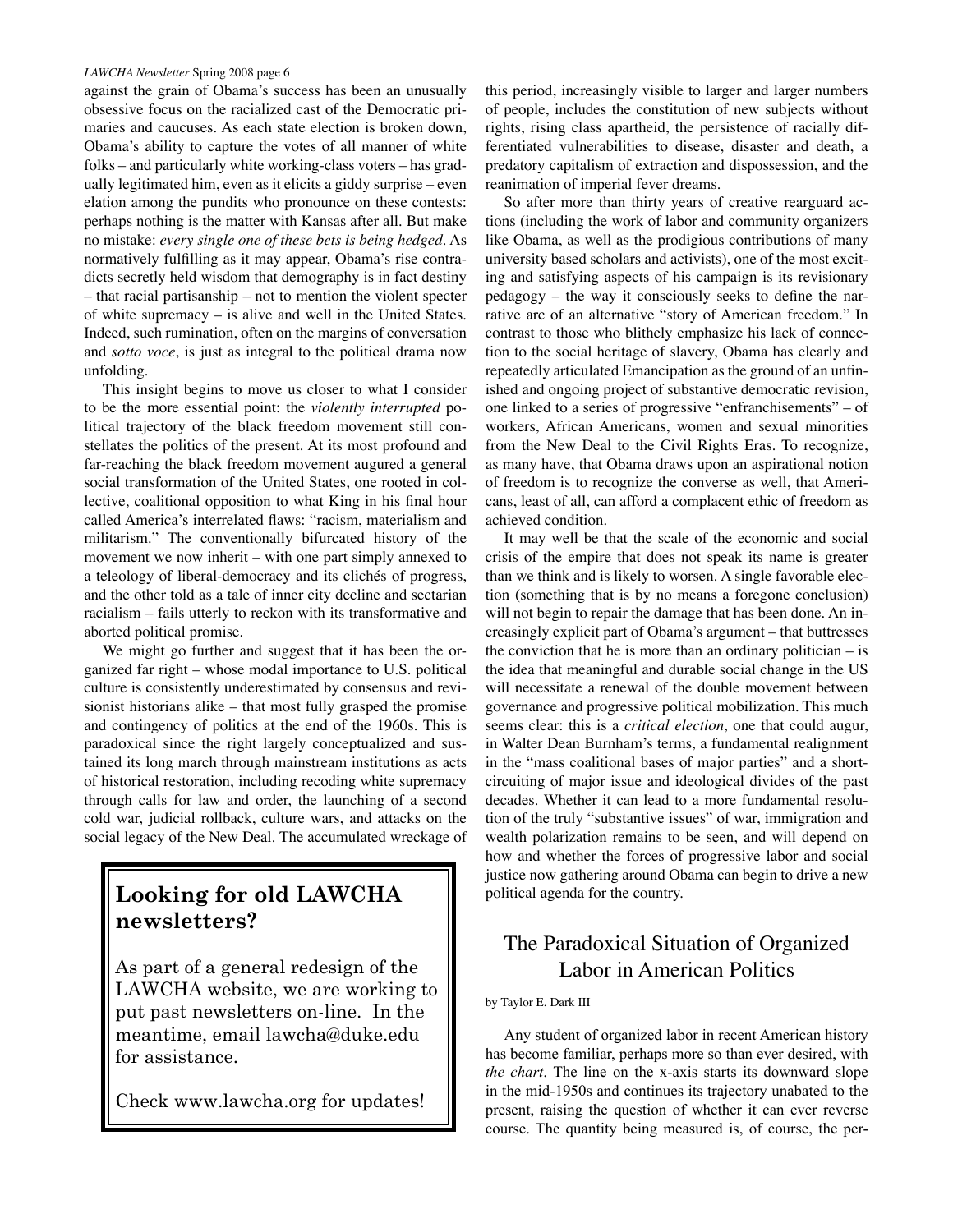centage of the workforce unionized. It peaks in 1954 at about 35 percent of the workforce, and then commences a virtually linear declension, finally hitting its contemporary low of 12 percent. By 2007, union density in the private sector was a mere 7.5 percent (although the public sector rate remained considerably more robust at 36 percent). On the basis of such numbers, many assumptions have been made. Most notably, a corresponding decline in union political influence is often perceived, with a seriously adverse impact on the health of the left in American politics.

What, then, is one to make of a *Wall Street Journal* article in January 2008 with a headline declaring that "Labor Makes Big Comeback in '08 Races"? The article asserts that "by deploying new strategies to use their money, unions have regained their position as the single-strongest force in elections, outside of the presidential candidates and the national parties."1 Likewise, *Washington Post* columnist E.J. Dionne concludes in a September 2007 article headlined "Labor in Fighting Trim" that "the nation's unions are more politically influential today than they were in the movement's heyday in the 1950s." One measure of labor's power, Dionne suggests, is "a Democratic presidential race in which every candidate is seeking labor's blessing. No Democrat is criticizing unions as 'a special interest,' a common line of attack from moderate and neoliberal Democrats in the 1980s."2 If unions have continued to decline as a force in the workplace, what could possibly explain such proclamations of their political success?

The best explanation for this apparent anomaly can be found in an appreciation for the changing coalitional bases of the two parties. For most of the twentieth century, organized labor found itself in an unfortunate situation in the American party system. An electoral system for the legislative branch based on single-member districts (either states or congressional districts) with members elected by simple pluralities (i.e., no runoffs between the top two vote-getters) made the formation of a labor party on the European model extremely difficult. The peculiar "Electoral College" system for choosing presidents only reinforced the existing duopoly in the party system. In addition to institutional barriers, the peculiarities of American political development, economics, and culture all made the formation of a labor or socialist party hard to imagine, and serious efforts to do so were never really pursued (despite considerable commentary and agitating by labor party advocates of various stripes). Unions were thus forced to make their way in a party system with deep roots in America's pre-industrial past. Beginning in the early 1900s, labor largely chose the Democratic Party, with its strong support in the urban North, as the partisan vehicle through which they could best advance their interests.

In embracing the Democratic Party, however, unions were enmeshed in a coalition structure they could not fully control. Also serving as the party of the "solid South," the Democrats were deeply penetrated by conservatives who had little affection for organized labor, and in some cases were strongly opposed to it. The consequences of this arrangement were felt most strongly in Congress, where southern Democrats accumulated decades of seniority and the institutional pow*LAWCHA Newsletter* Spring 2008 page 7

er that went with it (Committee chairs and other leadership positions). Even when Democrats were the majority in both House and Senate, united party support for labor's legislative agenda was rarely forthcoming. The problem, union leaders perceived, was a peculiar party system that was not really organized along ideological lines. The presence of southern conservatism in the Democratic party, and the persistence of liberalism among Republicans in the northeast and parts of the west, resulted in a set of jumbled-up alignments that placed labor in a party where it had to share power with some of its most vicious opponents.

Union leaders of the mid-twentieth century were well aware of what needed to be done. Asked in the early 1960s to describe the political strategy of organized labor, United



Hillary Clinton speaks to the SEIU executive board, Januray 26, 2007. Photo courtesy SEIU under a BY Creative Commons license (*creativecommons.org/licenses/by/2.0/ deed.en*)

Auto Workers president Walter Reuther said: "The American labor movement is essentially trying to work within the twoparty structure, but to bring about a basic realignment so that the two parties really stand for distinct points of view."3 Andrew Biemiller, the AFL-CIO's Director of Legislation during the 1960s, explained the deeper political logic behind the federation's support for civil rights reforms: "The 1964 Civil Rights Act and 1965 Voting Rights bill will greatly increase the voting strength of Negroes in some of the previously uncontested, conservative districts in the South, bringing new forces into play in this long dormant area."4 He continued: "We would have no objection to seeing a strong Republican party appear in the South. It might turn Southern Democrats into a more liberal group."5

Despite the many adverse developments for unions over the last four decades, it is worth noting that the current set of party coalitions in American politics closely approximates *what unionists have long sought*. The slow realignment of southern politics that began after the passage of civil rights legislation in the 1960s has resulted in the elimination of southern conservatives as a vital force in the Democratic party. Simultaneously, liberals (and even moderates) have been largely expunged from the ranks of Republicans in Congress and elsewhere. The result is a party system that does indeed provide a choice between "distinct points of view." Hence, the lack of any candidates for the Democratic nomination who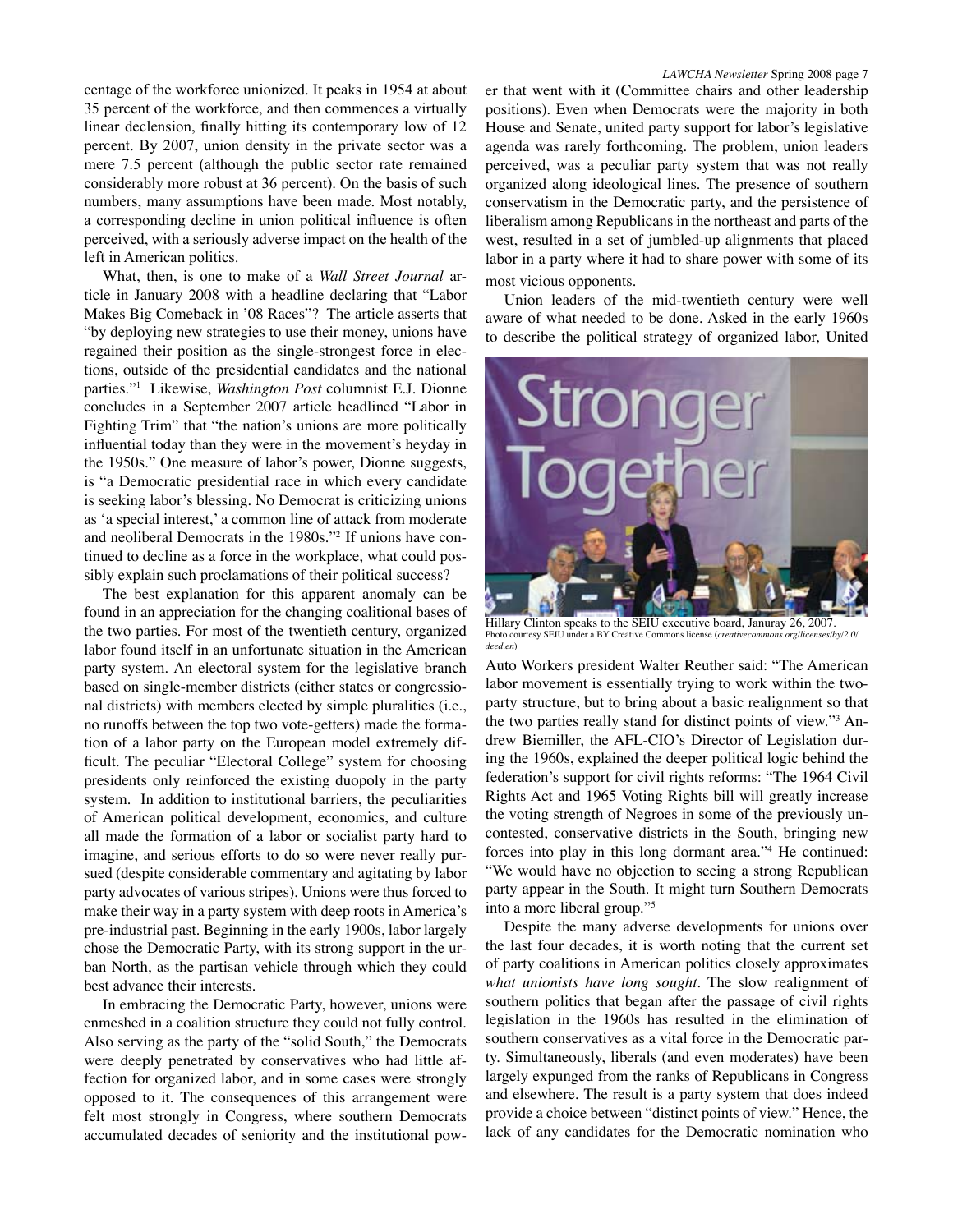are attacking unions, or even letting much light emerge between their own policy positions and those of organized labor. Hence, an extraordinary degree of party unity in the United States Congress, which has seen almost unanimous support among Democrats in the 110<sup>th</sup> Congress in support of labor law reform. Hence, a recognition among journalists that labor's position in the Democratic party, despite declining union density, is surprisingly good.

A closer look at the issue of labor law reform illustrates the improvements in labor's position, as well as the serious limitations that remain. Since the passage of the Taft-Hartley Act in 1947, unions have made repeated efforts to reform the nation's labor laws, and have failed every time. In the current Congress, union allies introduced the Employee Freedom of Choice Act (EFCA), which would require employers to accept the "card-check" procedure for union recognition, increase fines on employers who fire union organizers, and mandate the negotiation of first-time labor contracts. Although the bill did not spur a large public controversy comparable to earlier labor law efforts, it clearly had the potential to enhance the effectiveness of labor's organizing efforts. Despite strong business opposition, the bill passed the House of Representatives in March 2007 by a vote of 241 to 185, and garnered the support of *all but two Democratic members* (both from the South). In the Senate, however, the bill experienced the same problem that has bedeviled previous efforts at labor law reform: the use of the filibuster by labor's opponents to require a super-majority of 60 votes. On June 26, 2007, an effort to defeat a Republican-led filibuster failed, with only 51 votes in favor. While labor had lost again, the degree of unity among Democrats was nonetheless remarkable: *for the first time ever, unions secured the unanimous support of the Senate Demo-*

## Thank You!

LAWCHA gratefully acknowleges the following contributors to LAWCHA in the past six months:

Cecelia Bucki James Green Labor Guild of the Archdiocese of Boston David Zonderman

You, too, can help keep us financially strong by donating your next honorarium to LAWCHA. See page 17 for more details.

#### *cratic caucus for a labor law reform bill*.

The case of EFCA shows that unions have been remarkably successful in securing united Democratic Party support for a significant pro-union revision in labor law. Moreover, all of the candidates for the party's presidential nomination in 2008 have pledged their support for this bill. Yet, the votes to ensure passage still elude organized labor as long as Democrats possess only a narrow majority in the Senate. In this sense, the project of party purification, now largely successful, has yet to provide labor with the tools needed to overcome the antimajoritarian features of the American political system. Unions fully intend, therefore, to increase yet further their financial and organizational investments in electoral politics as they approach the November 2008 general election. The goal: to ensure that Democrats gain not only the presidency, but also expand their representation in the Senate and House. Should unionists succeed, there is the potential that a forceful Democratic president, working with a united congressional party, may finally achieve the pro-labor legislative changes that have eluded generations of union supporters. With such a success, the irony of declining union density alongside increased union political power would, finally, be complete.

1. Brody Mullins, "Labor Makes Big Comeback in '08 Races," *Wall Street Journal*, January 18, 2008.

2. E.J. Dionne, "Labor in Fighting Trim," Washington Post, September 3, 2007.

3. Quoted in B.J. Widick, *Labor Today: The Triumphs and Failures of Unionism in the United States* (Boston: Houghton Mifflin, 1964), p. 116.

4. Speech by Andrew Biemiller, no date, Andrew Biemiller Papers, Box 1/85/54, George Meany Memorial Archives, Silver Spring, Maryland.

5. AFL-CIO News Release, January 6, 1964, "Congress, 88th" folder, AFL-CIO Library, Washington, D.C.

## Uncomfortable Truths: The Union Movement's Elusive Quest for Political Influence

#### by Paul Filson

------------

There are some very uncomfortable truths that need to be confronted when examining the relationship between organized labor and politics. The first truth is that organized labor in its current configuration very much needs political friends in high places. The second truth is that for over 50 years labor has been engaged in politics but has been in decline. The third truth is that even though unions very much need politicians, the opposite is much less true. The role of government in the success and failures of unions is integral.

Political forces that emerged during the Depression and World War II initiated two decades where the interests of working people created the atmosphere, the opportunity, and the conditions that led to the twentieth century's most dynamic and sustained period of growth for organized labor. It was the birth of the modern labor movement ushered in by Presidents Roosevelt and Truman. The Federal government allowed and even encouraged workers to organize into officially recognized unions so that by 1953 over one-third of all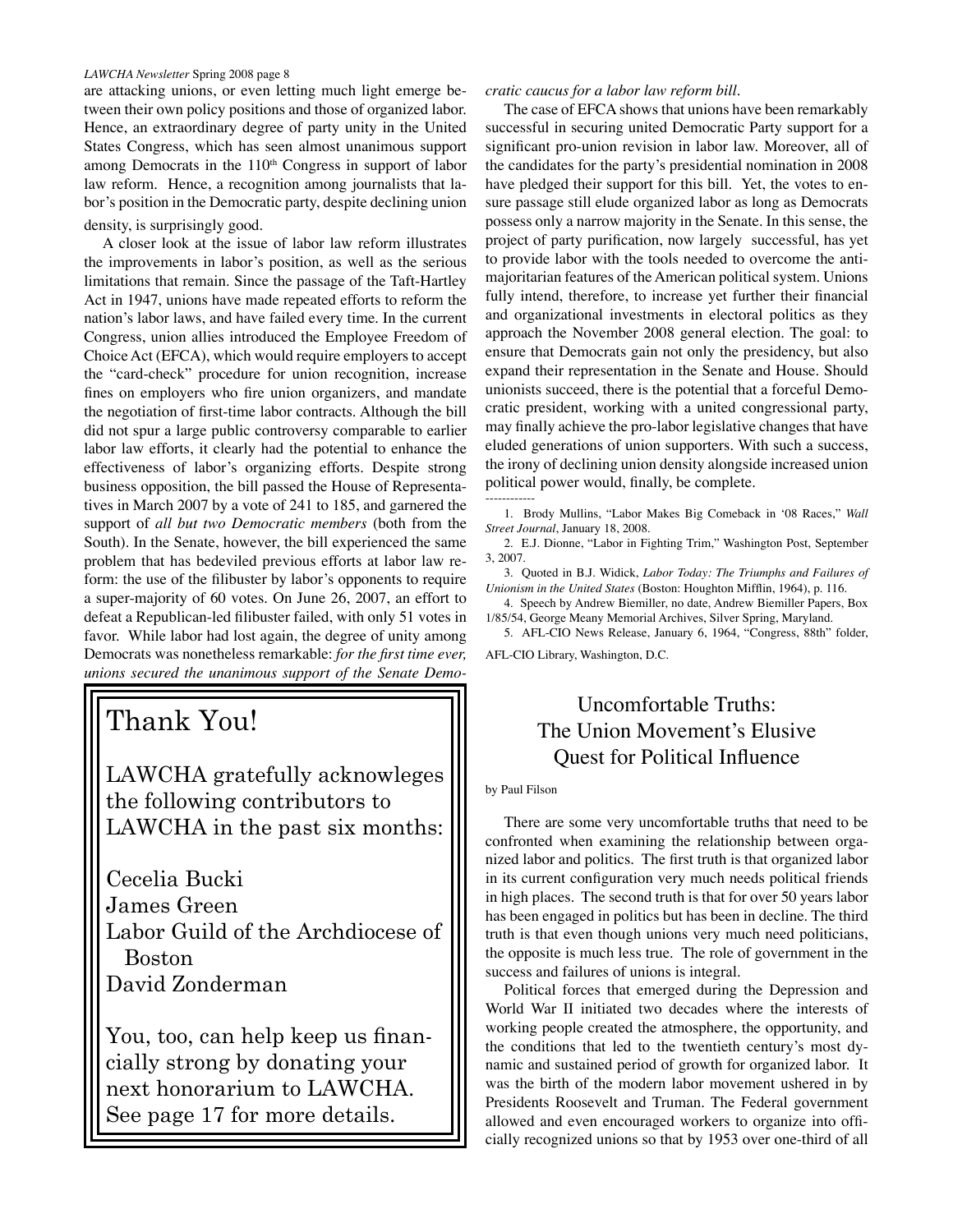workers in the United States were represented by unions. Today organized labor membership represents only 12.1 percent of workers overall and only 7.5 percent of all workers in the private sector.

Since the mid 1950s the percentage of union membership in the work force has steadily declined. This decline has continued during both Republican and Democratic administrations and during periods when Democrats have controlled the House, the Senate and the presidency, and on occasions when Republicans have controlled only the presidency. In fact, some of the most precipitous union membership decreases have occurred during Democratic administrations. Yet, with unfailing predictability, the labor movement endorses and works to elect Democrats. These endorsements are not surprising since the main alternatives are almost always worse. Consequently, the labor movement is a victim of declining expectations as well as being forced to choose between the lesser of two evils. I would contend that this situation is partly due to both current and historical failures within the labor movement as well as the way politics are structured in the United States.

The two-party system leaves union members with limited choices. Elections are incredibly expensive and, since the Supreme Court has essentially ruled that the spending of money is tantamount to free speech, elections are controlled more and more by moneyed interests. For years the labor movement has tried to play the money game. Even the wealthiest unions, however, cannot compete with corporate financial power. The law circumscribes how unions can spend money, limiting SEIU's PAC (the largest in the nation) to contributing only the same amount of money as a wealthy couple: \$10,000 per election cycle per congressional candidate. Of course, unions continue to play the money game and have contributed much money to funds that are less restricted, such as "527" organizations. Yet labor remains a minority voice both numerically and financially and must compete with other constituencies, especially corporate donors, in attempting to influence the Democratic Party.

Labor undertook a serious reexamination of its political efforts in John Sweeney's election as AFL-CIO president in 1995. Sweeney refocused the labor federation's political strategy to take advantage of its major asset, the activation and mobilization of its 15 million members. While the Federation and its unions continued to try and play the money game, they developed a program that would encourage greater voter turnout among unionists, encourage union members to run for office, and to contribute more generously to political PACs. The Federation also realized that its diminished influence was due in part to declining numbers, so that it began to urge its member unions to focus more resources on organizing. There were some real advances. Union member households made up more than 25 percent of total turnout in elections starting in 1996. And for several years in the 1990s, the decline in union membership slowed.

The failure of the union movement to organize in the southern and western parts of the United States has seriously limited labor's political influence. Internally, the union movement's focus on representing workplaces rather than industries means

that energy and resources go towards localized collective bargaining (grievances and contract negotiations), thereby reducing the urgency and desire to invest in organizing or political action. An additional structural problem stems from the existence of dozens of different unions, each of which has its own priorities and distinctive approaches to conducting organizing and politics. Even with its restructuring, the AFL-CIO could not find a way to hold individual unions accountable – this is true on the national level and even more so on the regional and local levels.

SEIU, which represents health care workers, janitors and public sector workers, has doubled in size over the last decade to total nearly two million members. Much of that growth is directly linked to politics on the state level. The union has invested millions of dollars and mobilized massive numbers of members to help elect governors and state legislators who have facilitated the organization of new groups of workers, most notably those caring for children, the sick, and the elderly.

Janitors have organized thousands of new members by concentrating on cities and regional markets. Many local elected officials are eager to help workers gain entry to decent paying jobs with benefits, lowering their reliance on public welfare programs and gaining the loyalty of thousands of voters for future political campaigns. Other unions with a preponderance of public sector or



*Forvertz*, Nov. 1, 1936, courtesy the Library of Congress.

service sector workers have held their own or grown in terms of membership. The AFT, AFSCME, NEA, the Teamsters and UNITE HERE are spending more and more money on local politics. In Connecticut, unions are trying to work together regardless of which federation they belong to. Unions representing more than 100,000 members were successful in determining which Democrat would run for governor in 2006. In a bruising primary the union choice, John DeStefano, beat out a more corporate-oriented candidate by only 4,000 votes. The win was accomplished by massive phone banking that produced a large union turnout on Election Day.

Recognizing the critical role politics plays in organizing success, SEIU remains frustrated by the political process. With only two parties the union has begun to examine new ways to hold elected officials accountable. There is nothing more frustrating than seeing an elected official that the union aggressively supported turn around and vote against the interests of working people. In close elections the union can

#### *LAWCHA Newsletter* Spring 2008 page 9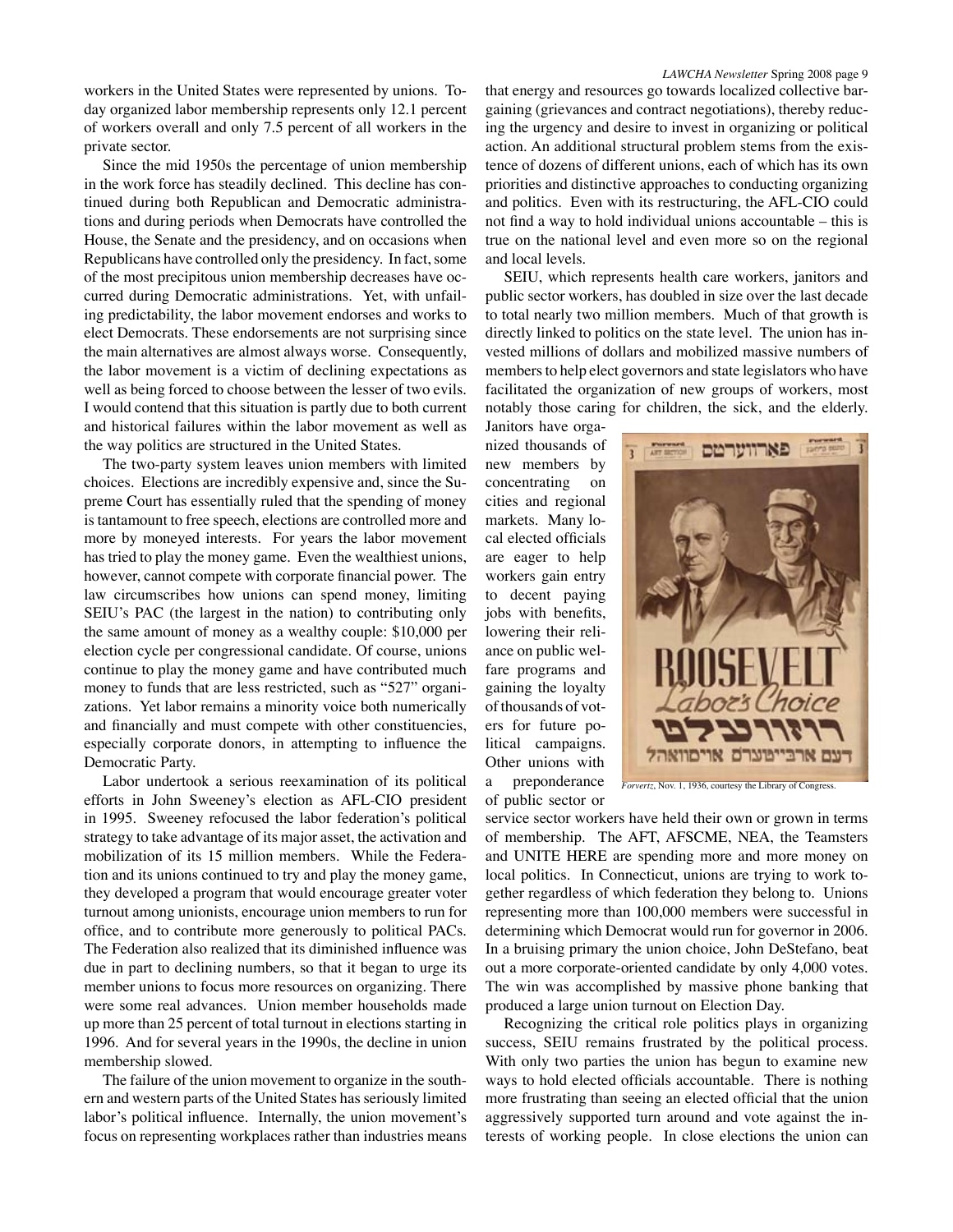withhold endorsements or endorse primary opponents in the future. This has some effect. Another useful strategy is to apply stricter standards in choosing which candidates unions will endorse. Unions have also encouraged members to run for office and when they are elected, their accountability to the movement is considerably higher than that of politicians from outside of labor. Unfortunately, most union members are not multi-millionaires and lack the resources to run competitively for higher offices. More recently, SEIU began a program of asking candidates to "Walk a Day" in our shoes. This would require candidates who wanted an endorsement to spend a day or some hours working alongside a member as she/he performed their daily duties.

Labor's political participation cannot be limited to election cycles, and unions must repeatedly insist on accountability from the politicians they help to elect. Elected officials need to hear consistently from union members and must frequently be asked to do things. Unions must also do more than pay lip service to accountability. Endorsements really must be withheld, and politicians must feel pressure regularly. In several states unions are looking at fusion or cross endorsement politics. So far, this strategy has only worked in New York and Connecticut, both of which allow relatively easy cross endorsements. Essentially, politicians may be endorsed by another party and appear on a ballot twice. Presumably the extra line garners sufficient votes that sometimes can make the difference between victory and defeat. The third party may also withhold its cross endorsement in the next election if the politician

votes or acts inappropriately during their terms.

Ultimately, the future success of the labor movement is contingent on winning political victories and holding politicians accountable on the national front. For example, unions are pushing hard for Congress to implement the Employee Free Choice Act, which would diminish the ability of employers to determine whether or not workers are represented by unions. After winning political elections unions will have to work just as hard or harder to organize workers in states like Florida or Texas or Arizona. Those states are increasingly deciding the political tenor of our country. Thus a classic chicken and egg dilemma faces the labor movement. Unions must increase their numbers in the South and the West, but they can't do so without winning political victories in those same areas. That is why the window for success is closing. Unions may still influence close national elections, but as their numbers and percentages decrease, this becomes harder. Passing national legislation, however, may make it easier for unions to increase their numbers in the South and West, as well as other areas of the country.

Another key to success would be increased and sustained militancy. A key failure of the labor movement since its early successes in the 1930s and 1940s has been timidity. Unions will need to invest more time energy and resources towards educating and activating its membership. Workers taking to the streets to protest bad public policy would surely move the needs of working families more to the forefront. As Cesar *Forum continues on page 18*

Not Yet A Member? Join LAWCHA Today!

Please enter my 2008 membership to LAWCHA, which includes a one-year subscription (four issues) to *Labor: Studies in Working-Class History of the Americas.*

 $\Box$  Individual one-year membership, \$50

 $\Box$  Student one-year membership, \$30 (please enclose photocopy of valid ID)

*Canadian residents: Please add 7% GST and \$12 postage.*

*For orders outside the U.S. and Canada: Please add \$16 postage.*

Payment Options:

 $\Box$  I enclose my personal check, made payable to Duke University Press.

 $\Box$  Please bill me. (Membership cannot be entered until payment is received.)

 $\Box$  Please charge my  $\Box$  VISA  $\Box$  MasterCard  $\Box$  AmEx

 $\mathcal{L}_\text{max}$  and the contract of the contract of the contract of the contract of the contract of the contract of the contract of the contract of the contract of the contract of the contract of the contract of the contrac

 $\mathcal{L}_\text{max}$  and  $\mathcal{L}_\text{max}$  and  $\mathcal{L}_\text{max}$  and  $\mathcal{L}_\text{max}$  and  $\mathcal{L}_\text{max}$ Card Number Experiation

Name  $\mathcal{L}_\text{max}$  and the contract of the contract of the contract of the contract of the contract of the contract of the contract of the contract of the contract of the contract of the contract of the contract of the contrac **Affiliation**  $\mathcal{L}_\text{max}$  and  $\mathcal{L}_\text{max}$  and  $\mathcal{L}_\text{max}$  and  $\mathcal{L}_\text{max}$  and  $\mathcal{L}_\text{max}$ Address Email City/State/Zip/Country

Please mail this form to: Duke University Press Journals Fulfillment Department Box 90660 Durham NC 27708-0660

You may also order by phone at 888-651-0122 (in the U.S. or Canada) or 919-688-5134. You can also join online at www.lawcha.org or www.dukeupress.edu/lawcha

**Signature**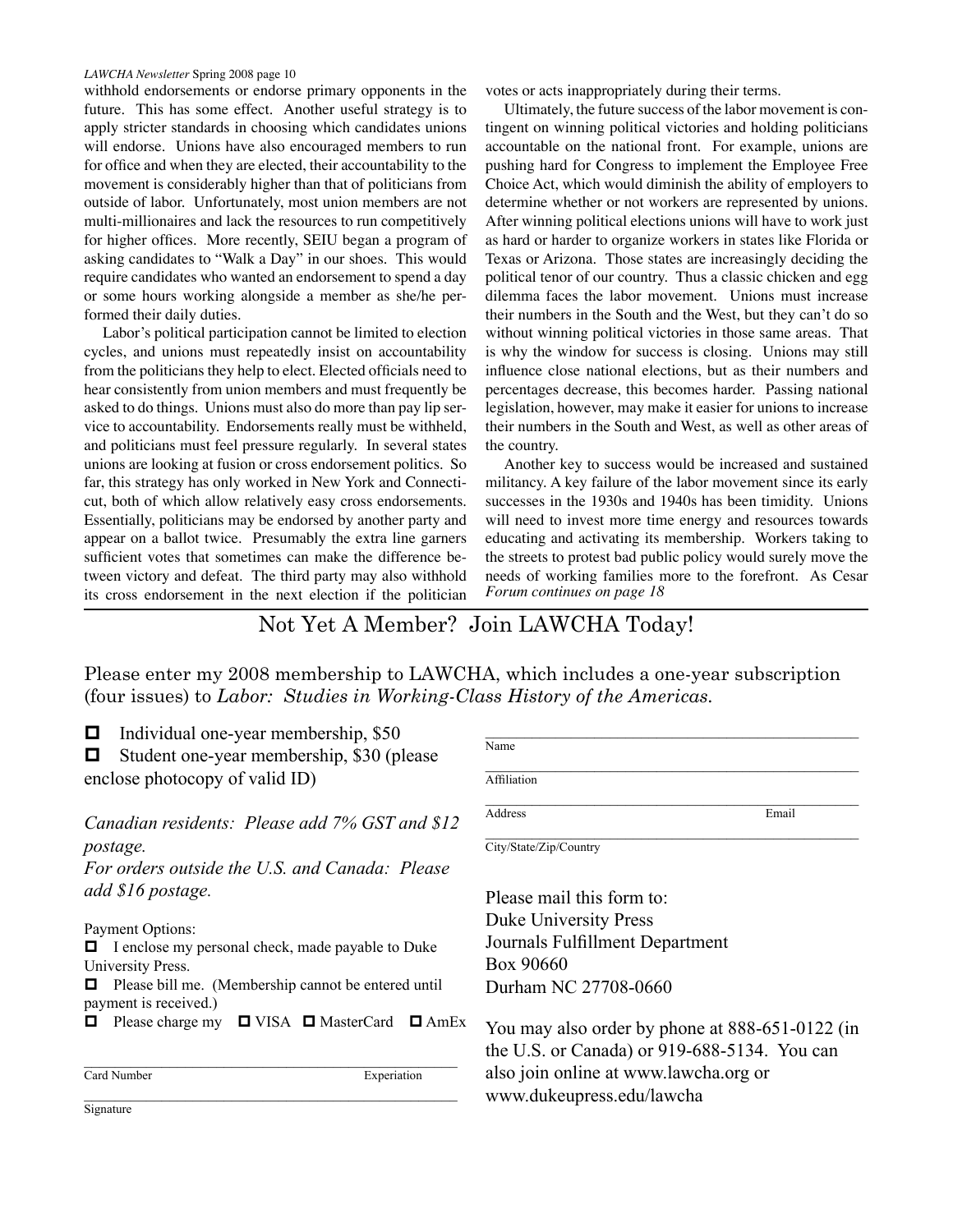## **This Year's LAWCHA Conference Is the 40th Annual Pacific Northwest Labor History Association Conference: Indigenous, Immigrant, Migrant Labour and Globalization**

Ross K. Rieder, president of PNLHA (pnlha1@aol.com)

From June 6-June 8, 2008, the Pacific Northwest Labor History Association (PNLHA) will conduct its 40th Annual Labor History Conference at Harbour Centre Downtown Campus of Simon Fraser University, 515 West Hastings Street, Vancouver, British Columbia. This year we are pleased to collaborate with the Labor and Working Class History Association (LAWCHA) in hosting this conference. We proudly note that the 2008 LAWCHA president is Professor Michael Honey, University of Washington-Tacoma, a long time trustee of PN-LHA. We look forward to a conference rich in content and context because of the presence of LAWCHA in planning and development of the 2008 40th Annual PNLHA Conference.

We believe one of the best aspects of PNLHA has been its truly international flavor. We are the only such labor history organization that conducts a third of its annual conferences outside of the U.S. That means that every three years, we get to be reminded, in spite of our labor movement's (and our society's) insular ailments, there is a labor movement just across our northern border. And, for reasons we learn about at least once every three years, it survives a little better than ours in the states.

In recent years, our British Columbia conference has offered the opportunity to merge our conference goals and ideals with like-minded organizations. Our 2005 conference commemorated the centenary of the Industrial Workers of the

World and involved cooperation with representatives of that organization in program development. As a result registrants were able to have access to both the PNLHA and the "Thinking Through Action: 20th Century Social Movements and Their Legacy" conferences.

We wish to thank the British Columbia members of the PNLHA Executive Board who are part of the larger planning committee for this year's conference. We especially acknowledge the efforts of Pat Bertrand and Colleen Jones of the Canadian Union of Postal Workers, David Yorke, retired legal Council for the British Columbia Teachers' Federation, Mark Leier, Simon Fraser University, and Mary McDonald (retired). We must give particular thanks to the team of Joey Hartman, Health Employees' Union and PNLHA Vice President for British Columbia, and Jim Gorman, Canadian Union of Public Employees and PNLHA Treasurer, for their constant and faithful endeavors to organize and find the resources for putting on wonderful labor history conferences. Joey and Jim consistently coordinate provocative, stimulating conferences, and the 2008 gathering in Vancouver promises to follow in that tradition.

Come join us in Vancouver! Early registration rates apply until May 5. To find out how to register or to look at the conference program, visit http://www.pnlha.org.

For information on accommodations, visit *www3.telus.net/ robbgibbs/PNLHA/attachments/08\_accommodation.pdf* We look forward to seeing you at this historic event.

## **Lecture for LAWCHA!**

## **Next time you receive an honorarium, why not donate it to LAWCHA?**

The Labor and Working-Class History Association needs your continued financial support to continue our many and growing programs. By sending us your next honorarium check (or any other contribution, large or small) you'll be supporting our essay, dissertation, and book prizes; you'll be working to make sure that graduate students continue to receive travel grants to attend our conferences; and you'll be help us expand our reach to organize new members. And it's tax-deductible.

Send your next honorarium to LAWCHA treasurer Tom Klug, Marygrove College, 8425 W. McNichols, Detroit, MI 48221.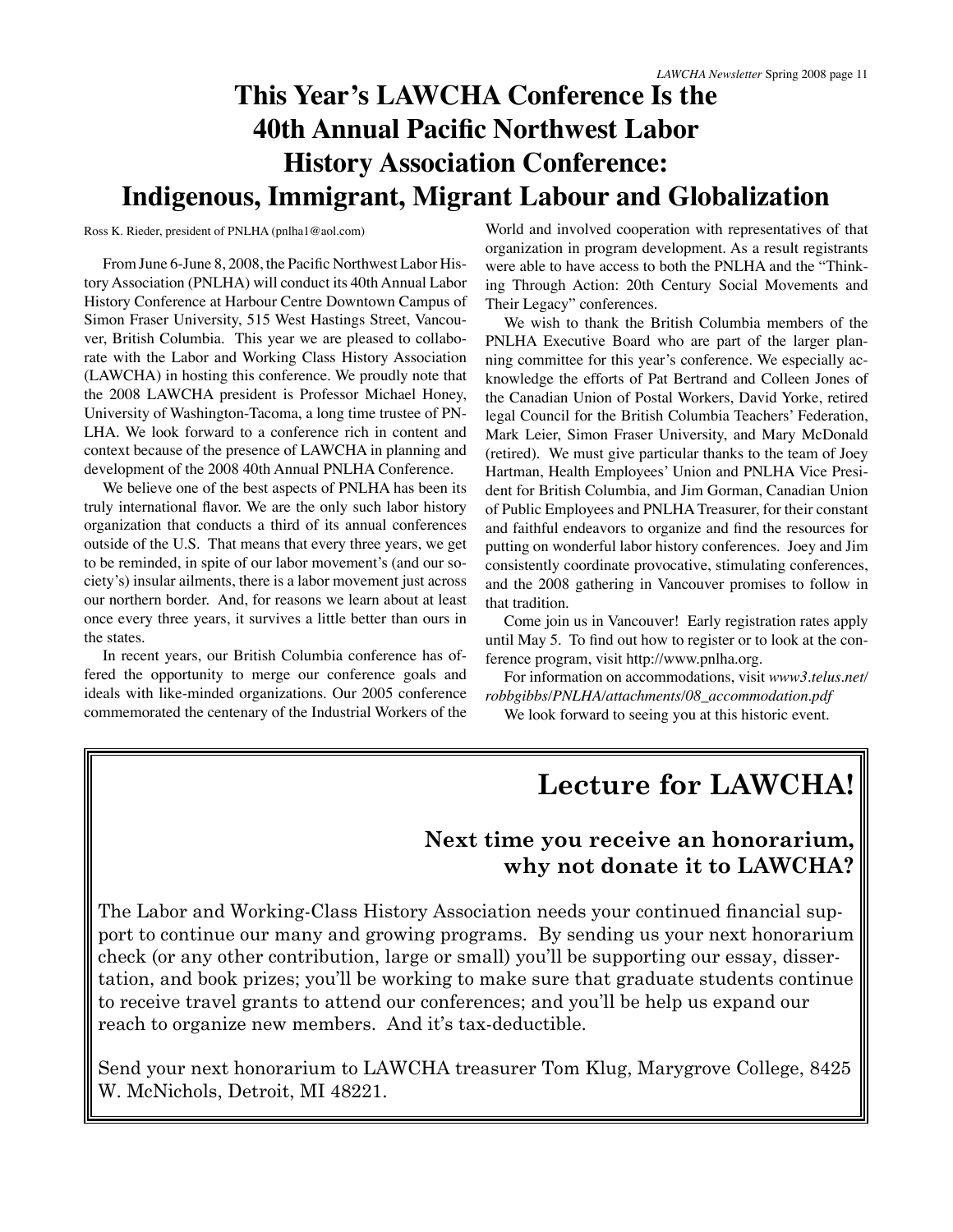## Reports from the Grassroots

*The following reports from LAWCHA activists detail our members' activities in different parts of the country. We encourage submissions from all members. Send them to Joe McCartin (jam6@georgetown.edu).*

#### New York City

From Gail Malmgren (gail.malmgreen@nyu.edu)

In October the New York Labor History Association (NYLHA) hosted its annual fundraiser, honoring the late Ju-

*New York*

dith Vladeck, an outstanding labor lawyer and passionate advocate of employment equity for women, and George Andrucki, labor educator and long-time

activist in Sheet Metal Workers Local 28, NYC. In January we presented a talk by Peter Cole on his new book, Wobblies on the Waterfront (Univ. of Illinois Press), the story

of IWW Local 8 on the Philadelphia docks. On March 12, in celebration of Women's History Month, the Women's Rights Committee of the United Federation of Teachers is offering a presentation by NYLHA board member Dr. K. Kevyne Baar, entitled "We Were There, Too! The Un-American Activities Committee and the McCarthy Era Blacklist of Women in the Entertainment Industry." Our annual conference, May 22nd at the Wagner Labor Archives, NYU, will be an in-depth examination of "Splits in the Labor Movement: Then and Now," moderated by Steven Greenhouse of the New York Times; panelists include Melvyn Dubofsky (SUNY Binghamton), Patricia Murolo (Sarah Lawrence) and Bob Master (CWA District 1). Coming up in September is a gala celebration of the publication of Jane Latour's long-awaited book on women in the blue-collar trades (Macmillan, August 2008). For details check our web site, *www.ilr.cornell.edu/NYLHA*, or email gail. malmgreen@nyu.edu.

#### Alberta

From Alvin Finkel (alvinf@athabascau.ca)

The Alberta Labour History Institute (ALHI), which includes both labour activists and labour academics, is planning a variety of activities under the rubric Project 2012 to commemorate the centennial of the Alberta Federation of Labour in 2012. Among other things, Project 2012 will be producing a book on the history of working people in Alberta (to be coordinated by Alvin Finkel of Athabasca University), several DVDs on major labour events, pamphlets, and posters. Winston Gereluk of Athabasca University is the overall coordinator for Project 2012. ALHI, which has been in operation since 1999, has conducted over 200 interviews with Alberta labour leaders and rank-and-file workers, and has produced a website, labourhistory.ca . Its most recent project is a DVD on the closure of the Celanese plant in Edmonton, with funding from a project called "Voices Less Heard," a program jointly sponsored by the federal and municipal governments within the Cultural Capital Collaboration rubric.

"The West and Beyond: Historians, Past, Present, Future," a conference at the University of Alberta, in Edmonton, form June 19 to June 21, 2008, features several labour sessions, including sessions on "Women and Work in the West," and a semi-plenary on "Social Class and the Study of the Canadian and American Wests." The full program can be seen fairly soon on the website for the conference at *www.events. ualberta.ca*

#### Greater Chicago

From Bob Bruno, Erik Gellman, and Liesl Orenic (lorenic@dom.edu)

On November 30, 2007 the Chicago Center for Working-Class Studies held a community forum on the "*Politics of the New Chicago Labor Movement: The Future of the New Chicago Labor/Community Coalition.*" The session was cosponsored by the Roosevelt University Mansfield Institute for Social Justice and the Murray-Green Library of Roosevelt University. The program consisted of two panels. The first focused on local issues impacting the city's working class and featured Hank Scheff, AFSCME Director of Research & Em-

ployee Benefits, on privatization; John Bartlet, executive director of the Metropolitan Tenants Organization, on housing; and Alejandra Ibanez from the Pilsen Alliance on housing and public transportation. The second panel addressed the creation of labor-community group coalitions which resulted in critical victories in the aldermanic races in the 2007 city elections. This panel featured Jorge Ramirez (Secretary-Treasurer CFL), Genie Kastrup (SEIU State Council Political Director), and William McNary (Co-Director Citizen Action Illinois.

In December, a Chicago steering committee was formed for the 2009 LAWCHA annual conference titled, "Race, Labor and the City: Crises Old and New." Co-sponsored by the Fund for Labor Culture and History and supported by unions and other local organi-

*Illinois*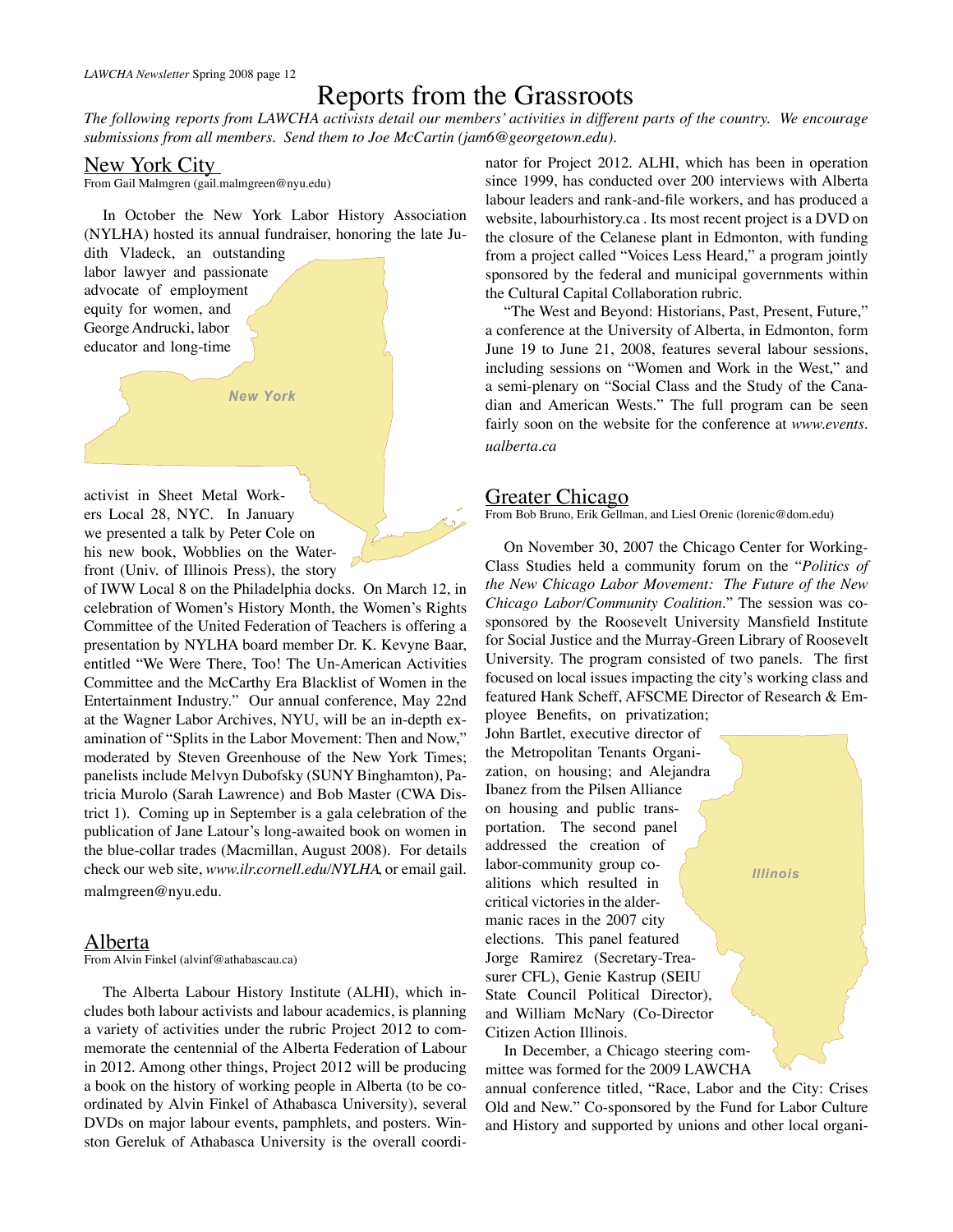zations, the conference at Roosevelt University promises to bring together a diverse group of scholars, academics, and activists. The steering committee includes Liesl Orenic (Dominican) and Erik Gellman (Roosevelt) as co-chairs as well as Leon Fink (UIC), Jim Wolfinger (DePaul), Ron Cohen (Indiana Northwest Emeritus and Fund for Labor and Culture), James Thwinda (Workers Rights Board and Jobs with Justice), and Lou Weeks (UNITE HERE). This committee encourages participation from any member of LAWCHA in the Midwest. If you're interested, please contact Lisa Phillips (Indiana State), LAWCHA's midwest coordinator at lphillips7@isugw.indstate.edu. In the meantime, keep an eye out for the upcoming call and save the dates of May 27-31, 2009 for travel to Chicago.

#### New Haven

From David Montgomery (david.montgomery@yale.edu)

News of labor struggles in New Haven was dominated during 2007 and 2006 by the efforts of Local 1199-SEIU to win recognition at Yale-New Haven Hospital. In this city, as in many others, the closing of manufacturing firms has left the university and the hospital the major employers of the region. In 2006 the administrators of the hospital won the support of the city government to build a new cancer center on the condition that they allow their workers to hold a collective bargaining election without interference or anti-union campaigning, in a process to be supervised by an independent arbitrator. In December 2006 the arbitrator, Margaret Kern, ruled that hospital supervisors had violated the terms of the neutrality agreement consistently and flagrantly, and she subsequently ordered the hospital to pay a total of \$4.5 million in damages to hundreds of individual employees for actions supervisors had taken against them and to the union (to compensate for its organizing expenses). In response the hospital agreed to pay the compensation to individuals, but refused to pay the union. Realizing that there was no possibility of voting in a free and open atmosphere, the union called off the scheduled election for this season.

The union of graduate employees at Yale, GESO, held a large "teach-out" on April 24, 2007, to discuss and organize against the rising tide of casualization in academic employment at Yale and around the land. The gathering was constructed like an outdoor class room and took place on a sunny street passing through the campus. It was supported by other unions from the area and featured addresses by GESO members and strikers from NYU, as well as Cary Nelson, president of the American Association of University Professors.

On Saturday, February 2, 2008, a lively and very informative Immigrant Workers Rights Conference was held at Southern Connecticut State University. Between 75 and 100 people attended, with immigrant workers and representatives of legal aid groups about evenly mixed, and also featuring several Catholic priests and Pentecostal ministers from various parts of the state. The morning was devoted to presentations by well informed speakers on such questions as workers compensation, what anti-discrimination legislation did and did not encompass, how to use state agencies to enforce labor laws and obtain unpaid wages, and dealing with raids by federal immigration service and by local police. The afternoon was devoted primarily to creating local rapid response groups to deal with workplace raids, such as New Haven has experienced, and to organizing community groups and services. Only a few



GESO's "teach-out" on casualization, April 24, 2007.<br>Courtesy Flickr user ragesoss, under a BY-SA Creative Commons licen under a BY-SA Creative Commons license (*creativecommons.org*/ *licenses/by-sa/2.0/deed.en*)

unions lent official support: the UE, SEIU, UNITE HERE, and the Carpenters (who have a very progressive leadership in New England).

The Greater New Haven Labor History Association has been successful in archiving the records of many local unions. It created an effective exhibit about the city's garment workers, based on photographs, many interviews, and texts it had gathered over recent decades. The exhibit opened at the Ethnic History center at Southern Connecticut State in 2006, then moved to City Hall for several months of 2007. The Association also sponsored publication of a collection of articles published over the years by Neil Hogan, longtime columnist for the *New Haven Register*, under the title *Moments in New Haven Labor History*.

#### Detroit

From Beth T. Bates (justbethbates@gmail.com)

The Detroit we see and hear about in the media is often very different from the Detroit that exists at the local level. That has been increasingly the case during the past several months as Detroiters have rallied on several fronts to take charge of what is by any measure a bleak urban situation, a city abandoned by the auto industry, whose department store and supermarkets moved to the suburbs along with white and middleclass residents, leaving behind a decaying infrastructure, low tax base, and increasing poverty. What has not been lost is the resiliency of Detroiters to rise to the occasion. Two examples should serve to illustrate. One is "Detroit: A City of Hope," an organization that aims to "seize the opportunity" to trans-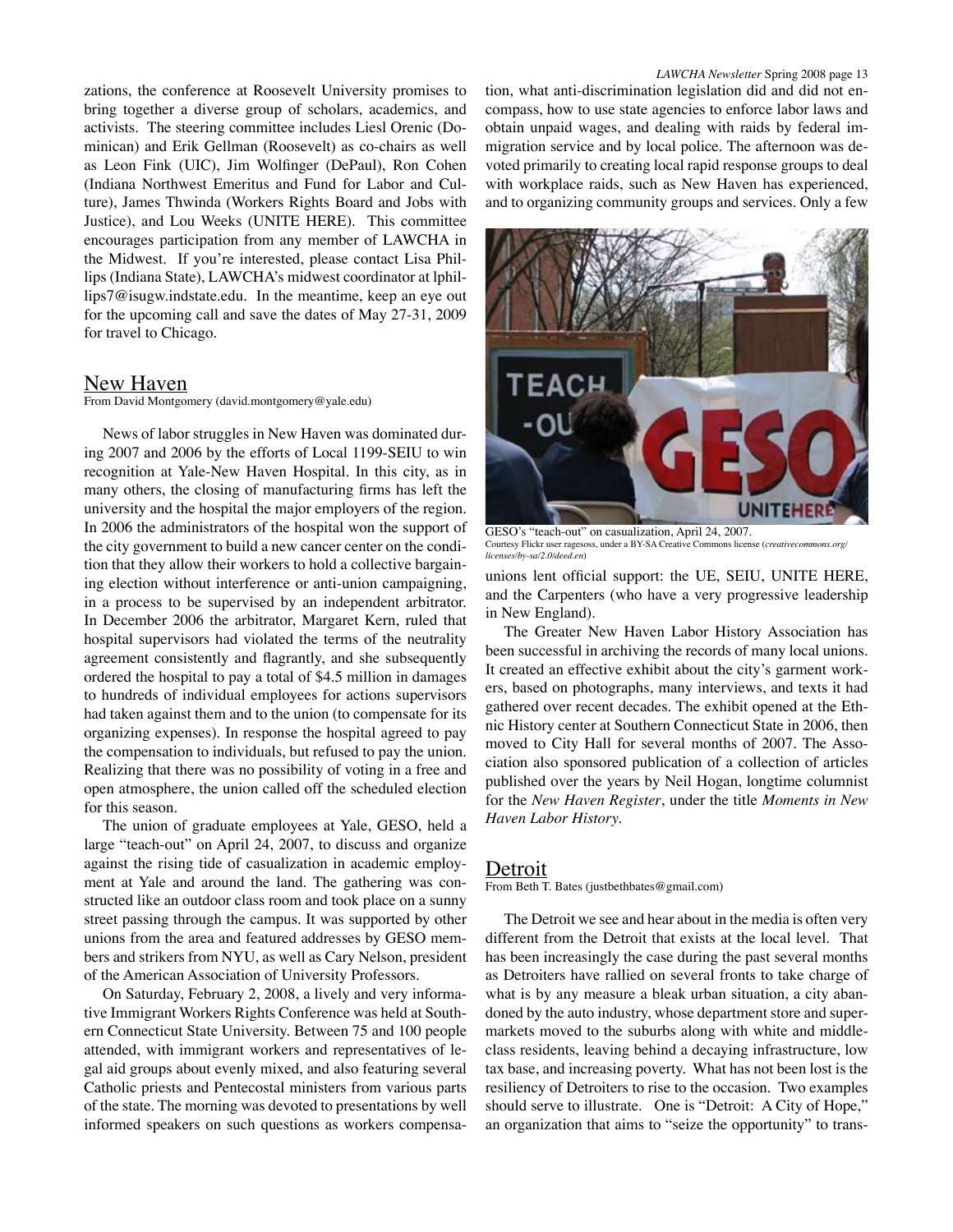form how Detroiters live and work, according to Grace Lee Boggs, long-time resident and internationally known social activist and philosopher. "Do we continue to look on helplessly as 30-50% of our

Δ

*Michigan*

children drop out of schools? Or do we recognize that our schools are now dysfunctional because they were structured a hundred years ago for the industrial age which has come to an end? Now it is up to us to begin creating schools that engage … children from K-12 in communitybuilding…."

Detroit: A City of Hope [DCOH] is a

metropolis-wide effort to support and expand a network of individuals and organizations already engaged in activities to rebuild Detroit from the ground up. On October 5-6, 2007, DCOH held a conference which was organized by the Boggs Center and Detroit members of Harry Belafonte's "Gathering for Justice." The event launched DCOH by bringing people from all backgrounds together – city and suburban, young and old, black, Latino, and white – to address some of the questions all who reside in the metropolis of Detroit must resolve for the city to rise from the present situation. Hope for transforming Detroit is tethered to a new economic vision fueled by a self-sustaining grassroots economy. As a starter, for example, the Community Business Plan that is in the planning stage is exploring how cities like Havana, Cuba, Minneapolis, Minn., Oakland, Calif., and Curitiba, Brazil reinvented themselves. This effort is in its infancy, year one of a proposed five-year campaign.

The second example comes from Marian Kramer's herculean efforts to challenge the Detroit Water and Sewerage Department over the issue that clean, affordable drinking water is a basic human right. Five years ago, Kramer, co-director of the National Welfare Rights Union, found out that the Detroit water department was shutting off running water to thousands of Detroit-area residents who were behind on their bills, without giving low-income citizens help or the opportunity to appeal. Kramer, Maureen Taylor, director of Michigan Welfare Rights, and other colleagues at Detroit Welfare Rights began a five-plus year long challenge to the practices and policies of the water department. A Water Affordability Plan was born out of the struggle, a legal document that argues the right to running water, which was approved by the Detroit City Council. The struggle goes on because the water department has been playing bureaucratic and legal games to postpone implementation. In the meantime, Marian Kramer was recognized for her efforts when she was awarded a Purpose Prize in 2007 for bringing about social change.

#### Twin Cities

From Peter Rachleff (rachleff@macalester.edu)

The big news is that, with the help of Twin Cities LAW-CHA members, the St. Paul Labor History Mural has been completed and unveiled. Painted collaboratively by two local artists, Keith Christenson and Tacoumba Aiken, with the support of the St. Paul Trades and Labor Assembly (see their website for images), dozens of local unions and individual activists, the mural spans eight feet by seventy feet, using the Mississippi River as a methaphor of historical labor struggle. It is mounted at the St. Paul Labor Center, 411 Main Street.

St. Paul teachers, with the assistance of LAWCHA members, are preparing a curriculum for use at all levels. We have also been participating in the University of Minnesota's Labor Education Service film series. Beginning in September 2007 and proceeding monthly, the series has screened, at various union halls, colleges, and community settings, the following: "Waging a Living," "Maquilapolis," "When the Levees Broke," "Made in LA," "Miles of Smiles," "Red Tail," and "Cradle Will Rock." LAWCHA members are helping to build audiences and participating in post-show panel discussions.

LAWCHA members have also been participating in the planning of the April-May 2008 series "Untold Stories," sponsored by the Friends of the St. Paul Public Library (see their website for more details). This will be the 10th annu-

al program, which brings readings, plays, films, labor history tours, and discussions to neighborhood branches of the public library system and other venues. This year's program is particularly rich. It will include three book discussions: Barbara Sommer, *Hard Work And A Good Deal* (a new book on the CCC in Minnesota), Colin Gordon, *New Deals*, and Jennifer Klein, *For All These Rights: Business, Labor, And The Shaping Of America's Public-Private Welfare State*. I *Minnesota*

will deliver the annual David Noble Lecture, co-sponsored by the University of Minnesota's American Studies Department and the Minnesota Historical Society on the topic "Hard-Pressed in the Heartland: The Past, Present, and Future of Minnesota's Labor Movement." The "Untold Stories" series will also include attendance at two professional plays with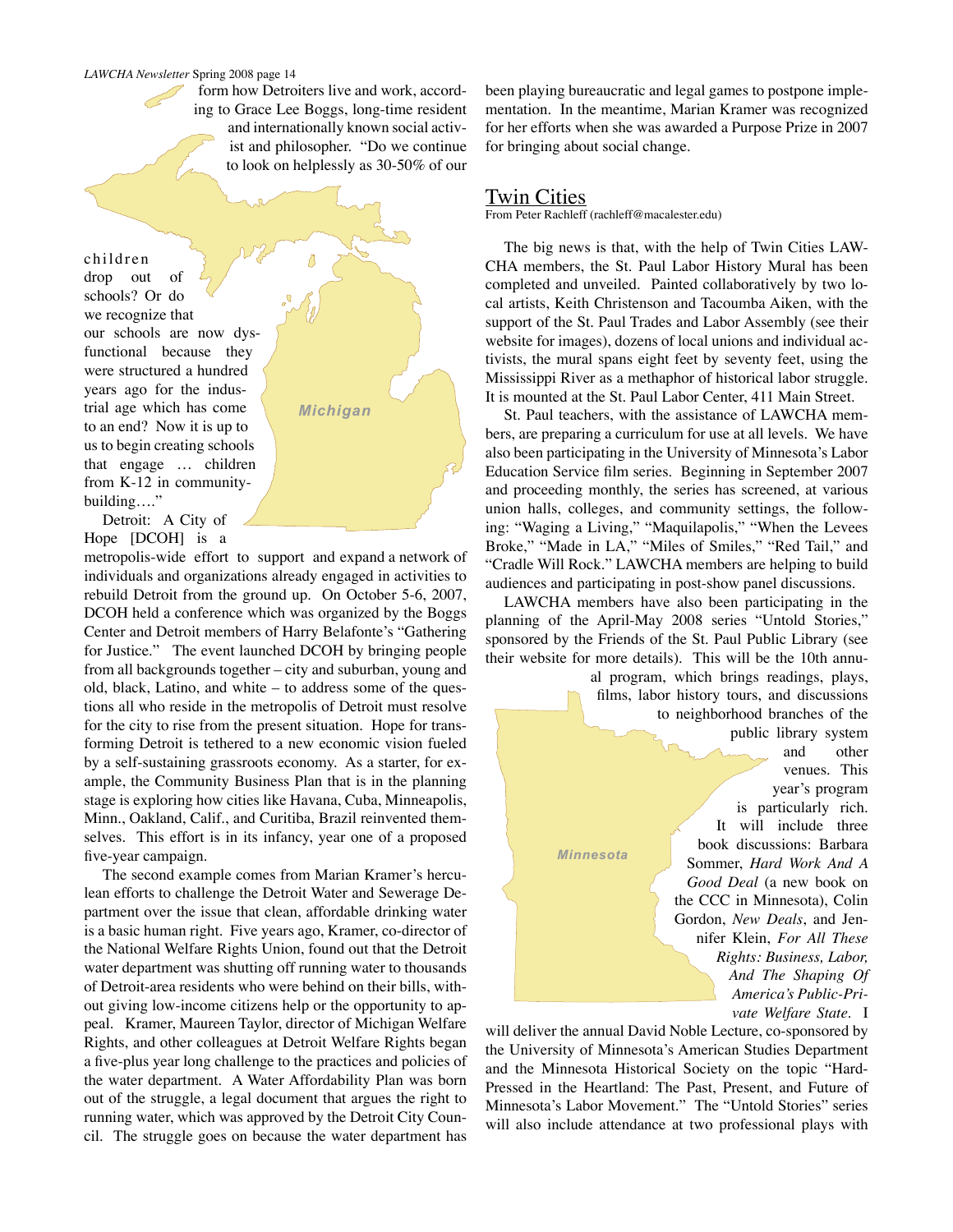mounted by the Minnesota Historical Society at the James J. Hill House. LAWCHA member Dave Riehle will lead a labor history tour of White Bear Lake, Minnesota, and historians Hy Berman, Mary Wingerd, and Annette Atkins will discuss labor's place in the 150th anniversary of the state of Minnesota, which is being celebrated in 2008.

#### Southeastern Pennsylvania

From Francis Ryan (ryan@moravian.edu)

LAWCHA members have been active in the on-going efforts to preserve and interpret the remains of the Bethlehem Steel Plant in Bethlehem, Pennsylvania. After over ten years of uncertainty, a redevelopment program has been initiated by site owners, government officials and the broader public which envisions a collaborative retail, residential and public use space for the old industrial grounds. In December 2006, Bethlehem Works Now and the Las Vegas Sands Casino received a license from

the Commonwealth of Pennsylvania to build a slots casino as part of the construction plan. In response, local historians, former Bethlehem Steel workers and community activists doubled their efforts in a push to preserve the site's blast furnaces

# I Want You

To Submit Photos to the *LAWCHA Newsletter* Next time you're with with colleagues at a conference or demonstration, take a picture and send it in to lawcha@duke.edu.

and other physical structures as a permanent part of this new mixed use proposal. Efforts to integrate a detailed interpretive plan for the steel site have been aided by the Mid-Atlantic Regional Center for the Humanities (MARCH) headed by Howard Gillette and Sharon Ann Holt at Rutgers University-Camden. In June 2007, MARCH, along with the Lehigh Valley Industrial Heritage Coalition (LVIHC) sponsored a two day public workshop in Bethlehem to hear the views and



The Bethlehem Steel Plant. Courtesy Flickr user -by-, under a BY-NC-SA license (*creativecommons.org/licenses/by-nc-sa/2.0/deed.en*)

priorities of Lehigh Valley residents in how to present the region's industrial history. Funded by a grant from the National Endowment for the Humanities, the workshop was attended by almost two hundred visiting labor historians, anthropologists, business leaders, local residents and city officials, workers and their families.

From the June 2007 workshops, participants highlighted the need for increased historical research—and preservation of archival materials—as central to the successes of making historical interpretation a key aspect of the Steel Plant sites function in the area's future cultural and economic life. In June 2008, MARCH will sponsor a program to discuss new research agendas in industrial history, both at the Bethlehem Steel Plant and beyond. Modeled after the work done at the McNeil Center for Early American Studies in the 1980s and early 1990s, an intellectual project which funded post-docs and dissertation students to study in Philadelphia and energized the field toward new types of priorities and understandings of national history from 1750 to 1850, the MARCH symposium will lay out the beginnings of a similar exercise to coordinate unchartered areas of twentieth century industrial and labor history. LAWCHA members will be well represented at this initial gathering, with formal presentations scheduled by Donna Gabaccia, Eric Arneson, Stephen Meyer, Judith Stein and Philip Scranton. The results of this historic conference will have important implications for the future of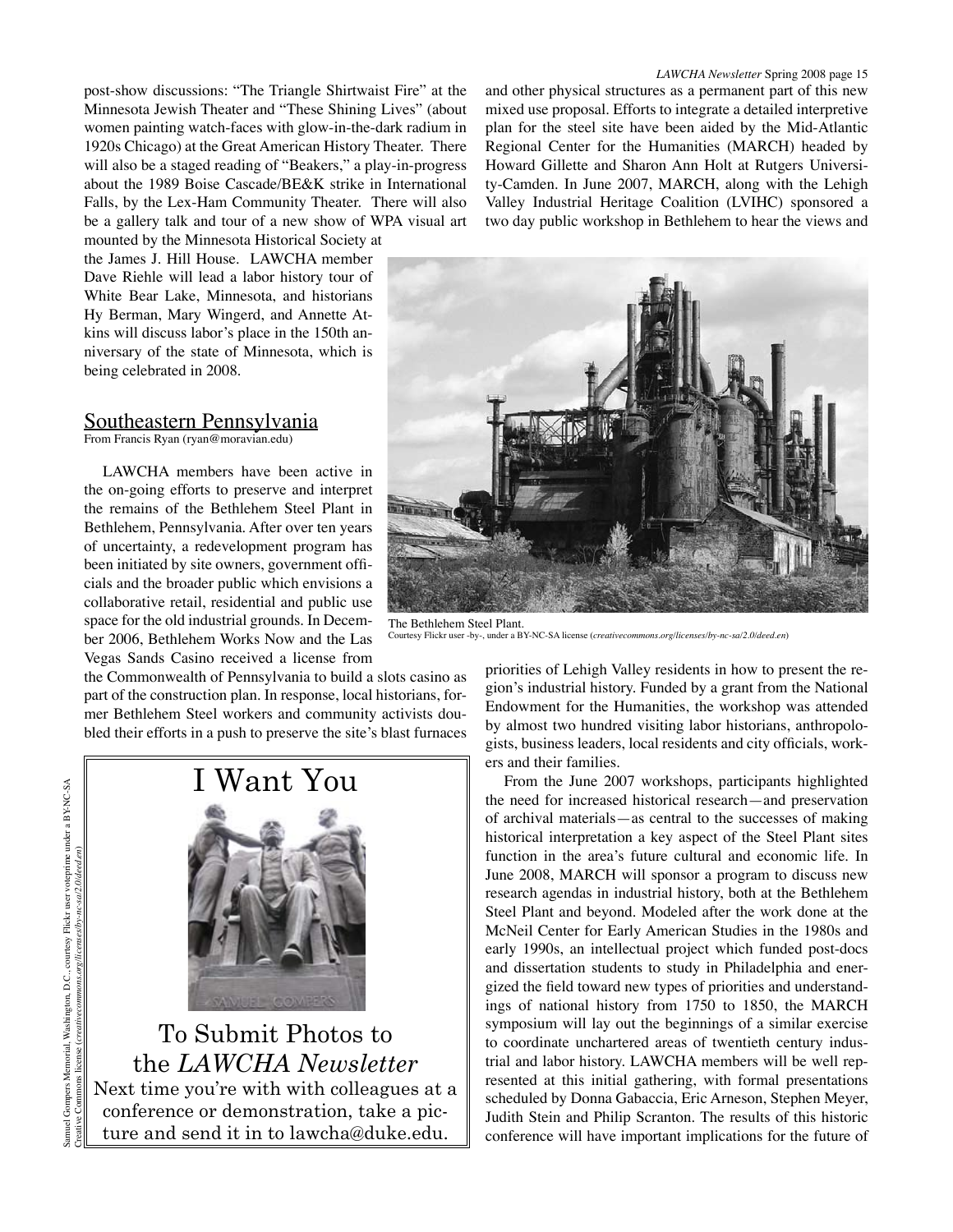labor history and will be covered in subsequent issues of the *LAWCHA Newsletter*.

The Pennsylvania Labor History Society will hold its 2008 conference in Philadelphia and will highlight the eightieth anniversary of the founding of the American Federation of State, County and Municipal Employees (AFSCME) in the City of Brotherly Love. As part of the planned activities, the PLHS is planning to establish a historic marker to commemorate the 1938 sanitation workers strike which established the city as the first major U.S. metropolis to formally acknowledge AF-SCME as collective bargaining agent for its blue-collar work force.

#### Santa Barbara

From Eileen Boris (boris@womst.ucsb.edu)

In October 2007, the Center for Research on Women and Social Justice at University of California, Santa Barbara

brought together over fifty scholars—including researchers from Canada, Britain, Korea, and South Africa—for a three day conference on "Intimate Labor" co-organized by Eileen Boris (Women's Studies Chair and Hull Professor, UCSB) and Rhacel Parreñas (Professor of Asian-American Studies, UC Davis). Both established and emerging historians participated, including Dorothy Sue Cobble (Rutgers), Premilla Nadasen (Queens), Jennifer Klein (Yale), Laura Briggs (Arizona), Tracey Deutsch (Minnesota), Stephanie Gilmore (Trinity College), Benjamin Lawrence (UC Davis), Mireille Miller-Young (UCSB), Andy Urban (Minnesota), and Lara Vapnek (St. Johns).

They historicized the conversations on domestic, care, and sex work. Intimate labor is work that entails bodily or emotional closeness or personal familiarity, such as sexual intercourse and toileting another, or intimate observation and knowledge of personal information, such as childcare or housekeeping. In addressing intimate labor in terms of large economic shifts in "From Patient Advocate to Social Advocate: The Work of Nursing," Jill Furillo of the California Nurses Association began the conference with a reminder of the activist roots and impact of these deliberations. Other trade unionists attended the sessions.

The gathering advanced the debate among feminist theorists

At only \$30, student memberships are a great gift to celebrate any milestone in a graduate student's career. Give one today! Go to www.lawcha.org or see page 10.

over the relationship between "care" and economy. Panels addressed "The Political Economy of Intimate Labor: States, Markets, and Families;" examined "Globalization 'From Below' through Intimate Labor Practices;" explored "Work Process and the Cultures of Intimacy: Beyond the Binary of Paid and Unpaid Labor;" and discussed "The Politics of Space and Labor Organizing." For abstracts of papers, go to: *www.ihc. ucsb.edu/intimatelabors/intimate\_papers.html*. Many of the papers will see publication in the book that Eileen and Rhacel are co-editing or in special issues of journals.

#### Northern California

From Don Watson (dwlabor@earthlink.net)

The annual meeting of the Labor Archives and Research Center of San Francisco State University will feature Dawn Mabalon on "We Eat Dust: Filipino Migratory Labor and Labor Organizing on the West Coast and Alaska: 1920 to the 1970s." Essay awards will also be given to S.F. State students for outstanding papers on labor history.

*California* The Bay Area Labor History Workshop program this spring features Jean Ellis and June Fisher on "Women in Muni," Don Watson on "The 1970 Salinas Valley Lettuce Strike: A Memoir," Jeff Rosen on "The Problem of the Minority Contractor: Business, Work and the Integration of the Construction Industry in the San Francisco Bay Area," and Bill Shields on "Youth Speaks: Students' Labor History Projects." This is the second year in a row that Shields is bringing S.F. city college students to the Workshop on labor history topics. The annual dinner meeting in June will honor Catherine Powell, the newly appointed Director of the Labor Archives and Research Center.

> The Fall Meeting at San Francisco City College Mission campus was entitled "Educating for Justice: Teaching for Labor and Community Power." It was co-sponsored by the Southwest Labor Studies Associa-

tion and the Western Region of UALE. The coordinator was Bill Shields, director of the City College of S.F. Labor and Community Studies Department. It featured Nelson Lichtenstein on the history of labor education in the United States and Bill Fletcher on race and immigration. Dolores Huerta was keynoter. Labor history topics discussed were the ILWU oral labor history project of Harvey Schwartz, who has a pending book on ILWU to be published by the University of Washington Press, Gifford Hartman on "Oakland's Work Holiday: the 1946 Oakland General Strike, and Jeff Rosen on "Cultivating Creativity: The Arts and the Farm Workers Movement during the 1960s and 1970s." A presentation was also made on the history of Silicon Valley.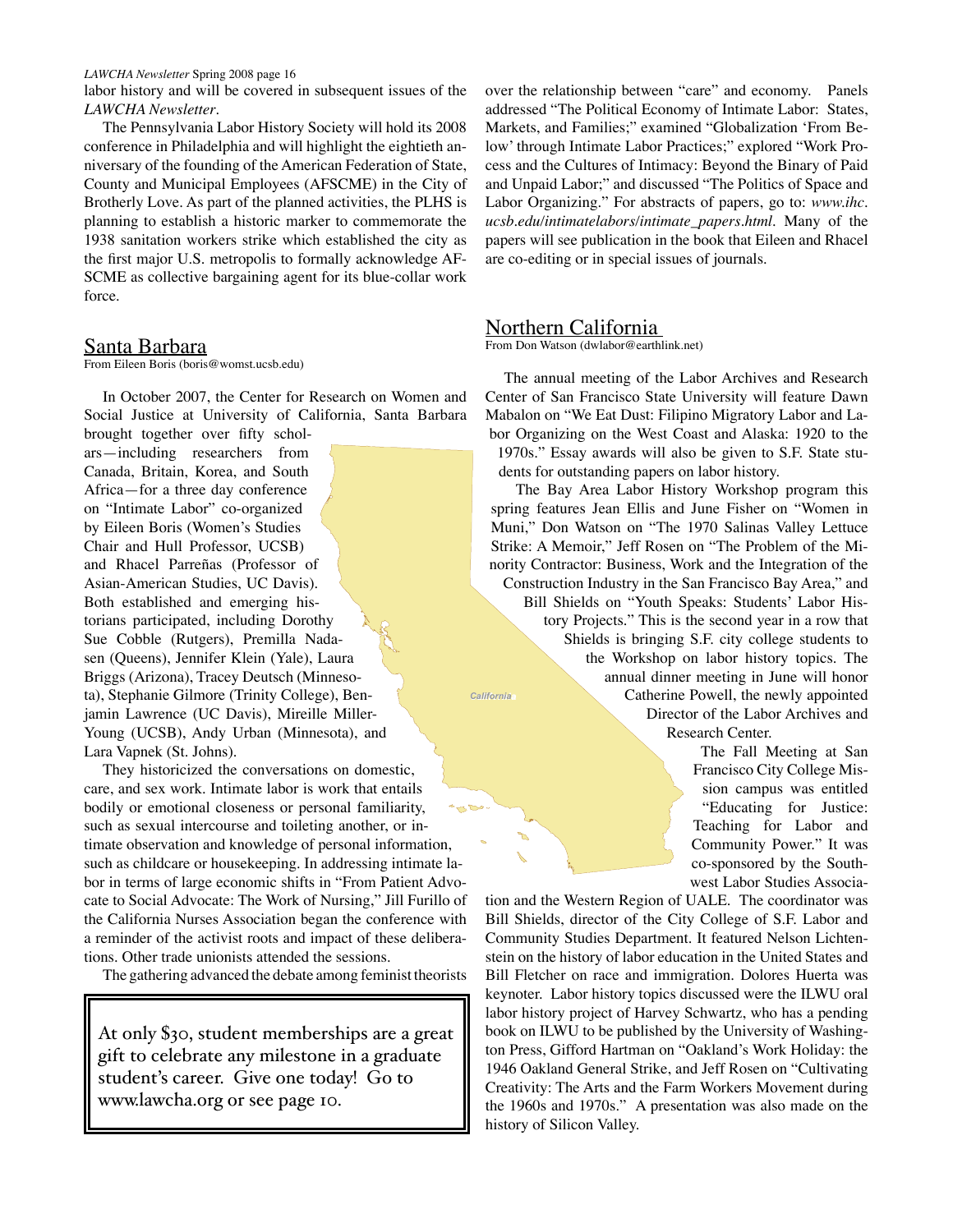## Coalition of Immokalee Workers Targets Burger King After Taco Bell and MacDonalds Victories

by Alex Lichtenstein (alichtens@gmail.com), Center for Labor Research and Study, Florida International University, Miami

years, both Yum foods (parent company of Taco Bell) and McDonalds, two of the largest purchasers of Florida tomatoes, have agreed to pay a penny extra per pound in order to insure that workers in the fields get a fairer wage. But Burger King, whose corporate headquarters sits in the shadow of Miami International Airport, has refused to follow suit and will not negotiate with CIW. Moreover, BK has urged the Growers

As LAWCHA members well know, farmworkers remain some of the most exploited workers in the U.S. Lacking many of the basic protections of labor law and collective bargaining rights, and laboring in isolated rural areas, many of these recent or undocumentted immigrants find themselves at the mercy of powerful corporate agribusiness.

In the tomato fields of South Florida, the Coalition of Immokalee Workers (CIW) has mounted a compelling campaign to fight back against low wages and appalling conditions. The giant inland factory farms that produce a high proportion of the fresh winter tomatoes consumed in the U.S. are hidden just out of sight of the glamorous resorts on either coast of the Florida peninsula. The CIW has built effectively on a tradition of farmworker organizing that brings together workers, students, immigrant advocates, and clergy to dramatize the struggle to wring fair conditions from powerful growers' organizations—in this case, the Florida Tomato Growers Exchange (FTGE).

Like the Southern Tenant Farmers' Union of the 1930s or the United Farm Workers campaigns of the 1960s, the CIW seeks to bring growers to the bargaining table through publicity campaigns and by putting pressure on those forces further up the corporate food chain. The fast food industry is the primary consumer of Florida-grown tomatoes. Over the past few



CIW march and rally, Miami, Nov. 30, 2007 Both photos courtesy Fritz Myer under a BY-NC Creative Commons license (*creativecommons.org/licenses/by-nc/2.0/deed.en*)

Exchange to refuse to abide by the existing agreements CIW has already made with its competitors in the food industry.

On November 30, 2007, the CIW, in coalition with the Student-Farmworker Alliance and Interfaith Action of Southwest Florida, led a 9-mile march of up to 2000 people from downtown Miami to BK headquarters in order to publicize the farmworkers' struggle to secure fair wages and decent conditions in the face of the hamburger giant's intransigence. Amid cries of "Si, se puede," representatives from unions, student groups, and faith-based organizations from across the country, including United Students Against Sweatshops, Change to Win, the AFL-CIO, Interfaith Worker Justice, UNITE HERE, SEIU, and Jobs with Justice, joined farmworkers in a raucous bi-lingual rally in front of Burger King's corporate building. Delivering a pair of worn out farmworker boots to a BK rep-

resentative, the crowd demanded that the corporation's executives try to "walk in their shoes."

The CIW's position remains fairly straightforward. They want BK to match the premium price for tomatoes now paid by their competitors in the fast food market; they want BK to help negotiate and enforce a code of conduct that will protect farmworkers against health and safety violations, as well as persistent abu-



sive practices like debt-peonage; and they want BK to refrain from threatening the agreements CIW has already struck with Yum! Foods and McDonalds.

Majority-owned by Goldman, Sachs, Burger King serves over 11 million people a day worldwide. According to the corporation's Annual Report, 2007 revenues "climbed 9% to a record \$2.2 billion" and the stock price of BK shares went up 68% in the same period [see *www.allhailtheking.bk.com/ar07/ to\_our\_shareholders/*]. By some estimates, the penny-a-pound premium that CIW wants BK to pay field workers will cost the corporation \$325,000 annually, or .01625% of its yearly revenue, if my math is correct. So much for "have it your way." It remains to be seen if CIW will call for a boycott against BK, in a reprise of the tactic that finally brought Taco Bell to the bargaining table. But experience and history suggest that anti-corporate campaigns, consumer pressure, and community mobilization by coalitions of students, immigrants, workers, and clergy remain central to any improvements unrepresented farmworkers are able to make in this country.

(The website of the Coalition of Immokalee Workers, with updates on their campaign, can be found at *www.ciw-online. org*.)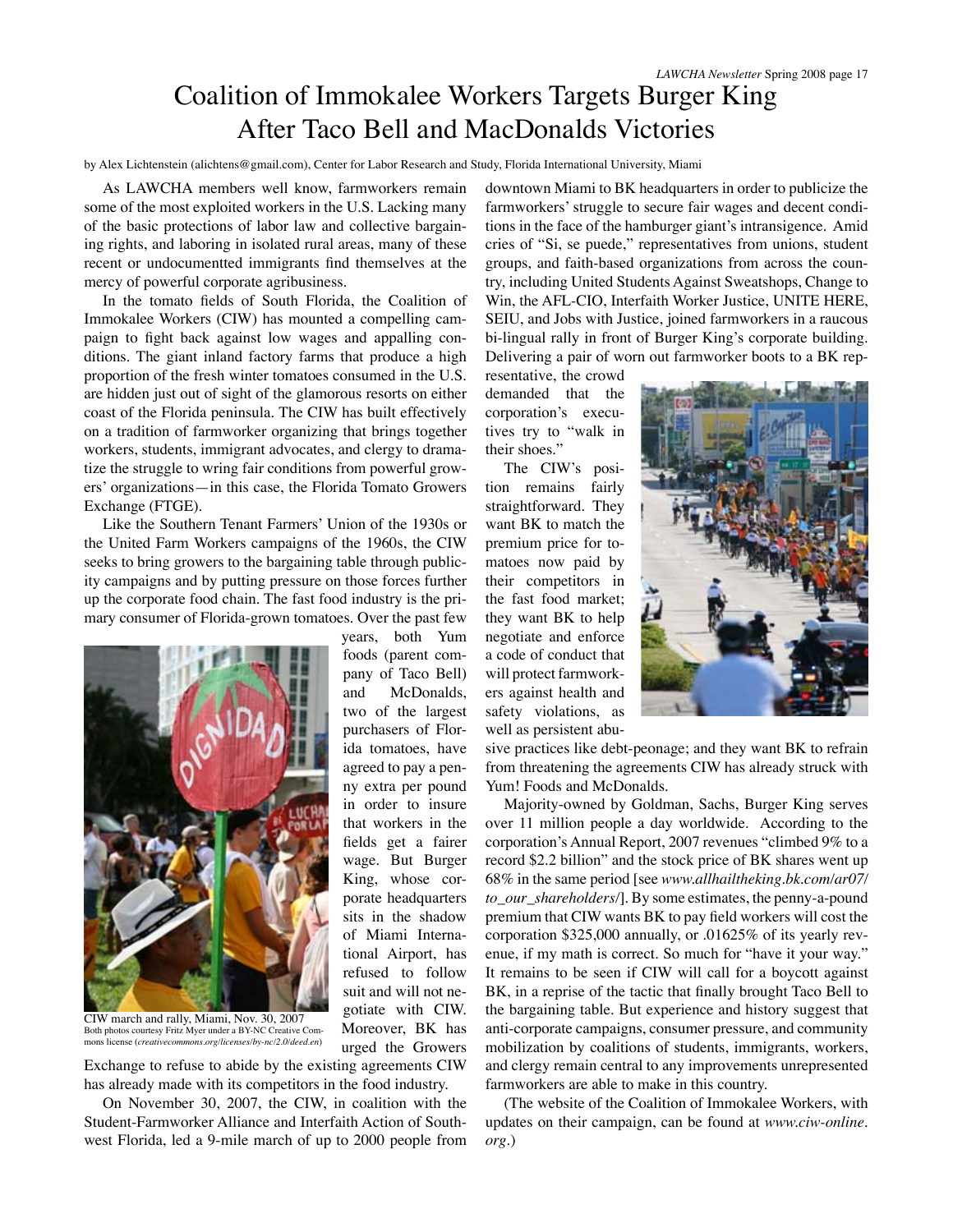## Labor and Politics Forum

*Continued from page 10*

Chavez moved farmworkers in California to organize and change decades of oppression SEIU has adopted his mantra – *Si Se Puede* – Yes We Can!

## Labor and Politics from the Inside Looking Out:

Diane Rosenbaum was interviewed on January 11, 2008, by Bob Bussel

BB: Can you please discuss the circumstances that led you as a labor person to pursue a career in politics?

DR: I was a CWA shop steward at the phone company in the 1980s and found myself representing many workers who were suffering from repetitive motion illnesses and carpal tunnel syndrome. When the Oregon legislature attempted to change the workers compensation law and make it harder for workers to prove their claims, I was asked to come to the capitol and help oppose this legislation.

This experience led to my becoming a part-time lobbyist for CWA. Later, in 1996, I helped lead an effort that won approval of a statewide ballot measure to raise the minimum wage in Oregon. Shortly thereafter, the legislature attempted to undermine this increase, and I helped mobilize a coalition to keep that from happening. These experiences underscored for me the importance of politics and how people could be galvanized to achieve political change. So when a seat opened up in my district in Portland, I ran for it and was elected to the legislature in 1999.

BB: Have you ever experienced any conflict between being a "labor" legislator and having to represent a broader constituency?

DR: I represent a pretty progressive district so that hasn't been a problem for me. As Martin Luther King, Jr., used to say, "all struggles are connected," and whether I'm standing up for workers or other causes, I see the fight for fairness and justice as a consistent theme in everything I do. For example, I've fought for rights for gays and lesbians and domestic partnership legislation, and for me, these are the kinds of rights that unions have always stood for. I also receive high ratings from both the AFL-CIO and environmental groups and see no conflict between advocating for environmental protection and workers' interest in having good jobs. So I think it's possible to connect my values and principles as a trade unionist to other issues and bring people together to work on matters of common interest

BB: Some people in the union movement complain about labor's relationship with the Democratic Party. They say the Democrats are too dominated by corporate money to push aggressively for a union agenda. They also fear that because Democrats know labor won't support Republicans in most cases, they take labor for granted and will only go so far on labor's behalf. As a labor person and a Democrat, how do you respond to these criticisms?

DR: Democrats are not a monolithic group, and there are

certainly pro-business Democrats who don't share labor's agenda. In Oregon, however, most Democrats fully acknowledge labor's importance and capacity. A good example of this is our Secretary of State, Bill Bradbury. He chaired a Jobs with Justice hearing on behalf of hospital workers whose employer was violating their right to form a union with SEIU. He did this despite criticism and threats from powerful industry representatives, and that took real political courage.

In our last session, with a new Democratic majority in the Oregon Legislature and a Democratic Governor, Ted Kulongoski, whose deputy chief of staff Tim Nesbitt is a former Oregon AFL-CIO president, we passed an impressive package of pro-worker, union-sponsored legislation. So at least in Oregon, I think the Democrats have been accountable and responsive. However, that's because the union movement in Oregon has proven time and again that it is a political force to be taken seriously. I might add that we have a number of labor legislators, and that makes a big difference in moving a labor agenda.

BB: With union density either stagnant or declining in most places, what strategies do you think unions should pursue to increase their political effectiveness?

DR: With low density, if you want to make political change, you have to work in coalition with others. One of my most memorable lessons in this regard was when I saw waitresses and farm workers join together in fighting to raise the minimum wage. I was gratified recently to see Planned Parenthood and the ACLU honor a UNITE HERE boycott of a local hotel. We also had good coalition work recently in our successful effort to regulate the payday loan industry.

Perhaps our greatest opportunity to build coalitions in Oregon is around renewable energy issues, where we have the potential to achieve both environmental protection and job creation. I've seen unions such as those in the building trades being drawn to the possibility of forming new alliances with environmental groups. There is real political power in forming stronger progressive coalitions that bring together diverse groups and provide labor with a larger set of allies.

I also think the Working Families Party has potential to wield significant influence. In Oregon, we would need to approve fusion voting in order to make the WFP viable, and we are taking that up in our upcoming special legislative session.

BB: A final question: can you talk about the National Labor Caucus of State Legislators?

DR: Well, there are about 1,500 of us who are elected officials from every state in the country, and a growing number of us are in positions of power. In my case I'm the Speaker Pro Tempore of the Oregon House of Representatives, and many members of the Labor Caucus hold leadership positions. I think that labor representatives bring particular skills to the table that can result in getting significant legislation passed to benefit working people. So I would definitely encourage more labor folks to consider running for political office. It's hard and at times difficult work, but as I've seen in Oregon, when you have a group of unionists serving in the legislature, you can ensure that labor's voice will truly be heard.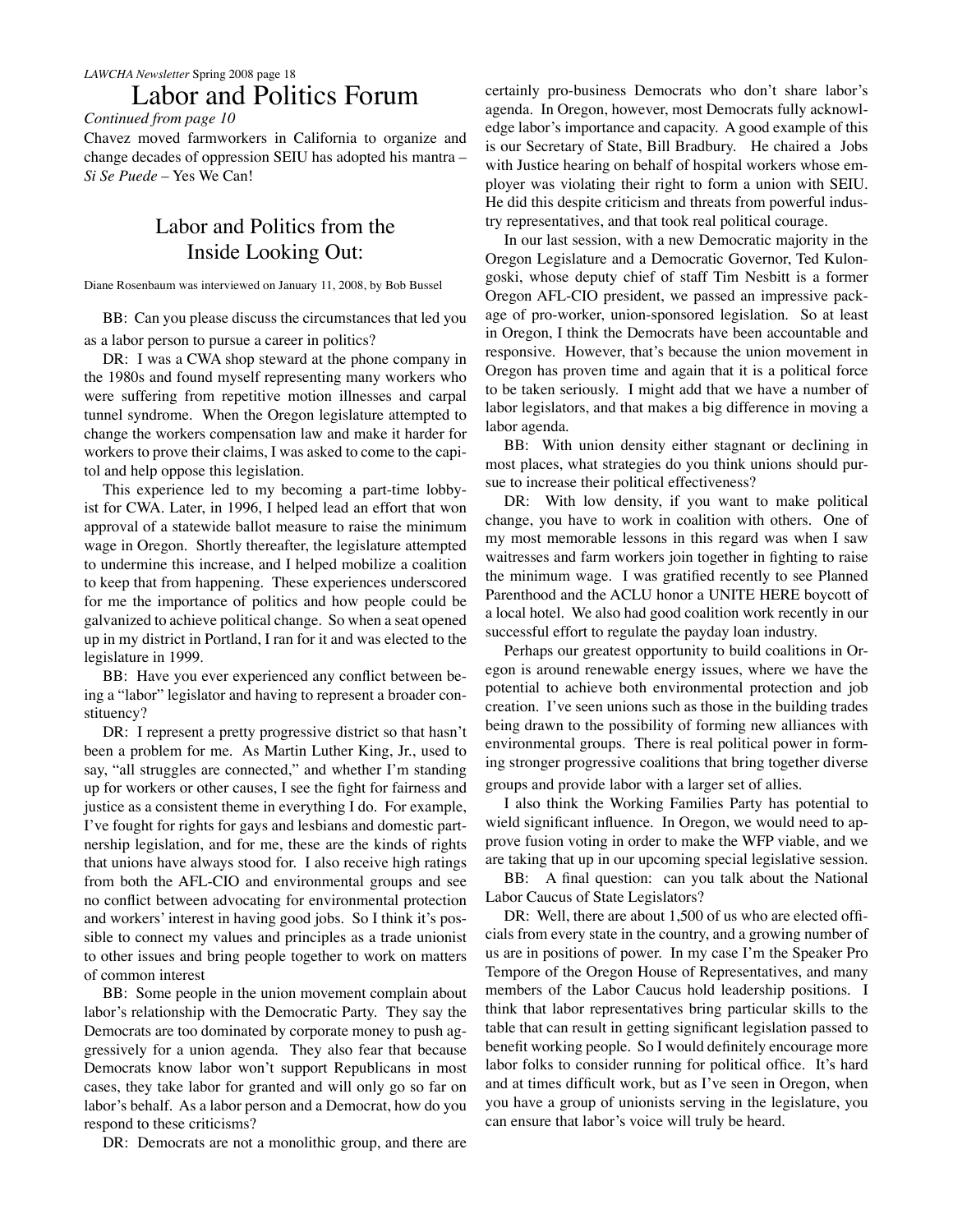## Report from the Program Committee Upcoming Panels Co-Sponsored by LAWCHA in 2008

#### by Colleen O'Neill (colleen.oneill@usu.edu)

As co-chairs of the Program Committee, we are asking LAWCHA members to include LAWCHA as a co-sponsor of sessions you are proposing for academic meetings or public talks you are planning to deliver. Our goal is to promote the study of labor and working class history, and to further build LAWCHA's visibility across disciplines and regions. Please contact either Dorothy Fujita-Rony (dfr@uci.edu) or Colleen O'Neill (colleen.oneill@usu.edu) about the possibility of LAWCHA's co-sponsorship for future panels or programs. When your session is accepted, please let us know so that we can include it in the *LAWCHA Newsletter*. Please support your fellow LAWCHA members by attending their sessions at upcoming meetings.

#### *Organization of American Historians Meeting*

Hilton New York in New York City, March 28-31, 2008. See *www.oah.org/meetings/2008/index.html*

Panel: "Forty Years Since King: A Roundtable Discussion: Struggling to End Racism, Sexism, Poverty, and War," Clayborne Carson, Michael Honey, Barbara Ransby, and Manning Marable, March 29, 3-4:30 (reception follows) 4:30 PM

A reception honoring activism for peace, justice, and equality in the tradition of Martin Luther King and Coretta Scott King. Sponsored by the Labor and Working-Class History Association (LAWCHA), with support from the AFL-CIO, the Martin Luther King, Jr., Research and Education Institute, the University of California Press, and W.W. Norton Publishers. (See box on page 3.)

Panel: "Organizing Domestic Workers: History in Action," Eileen Boris, Nadia Marin-Molina, Premilla Nadasen, and Domestic Workers United, March 29, 3-4:30

Panel: "Women's Diasporic Working-Class Radicalism in Early-Twentieth Century New York City," Franca Iacovetta, Nancy Mirabal, Jennifer Guglielmo, and Jose Moya, March 29, 3-4:30

Panel: "Asians and Latinos: Converging Communities, Identities and Histories," March 30, 8-9:30 AM.

#### *Association for Asian American Studies*

Chicago, April 16-20, 2008. See *aaastudies.org/2008/index. html*

Panel: **"**Globalization and Asian Pacific Island Worker Organizing"

Panel: "At the Heart of Asian American Movement: Third World Radicalism, Internationalism, and Interracialism."

#### *California American Studies Association*

SOKA University of America, Aliso Viejo, April 25-27, 2008. See *casaconference2008.org/menu.html*

Panel: "Korean American and Latino Immigrant Families in Los Angeles."

#### *Fourteenth Berkshire Conference on the History of Women* University of Minnesota, Twin Cities, June 12-15, 2008. See *berks.umn.edu/program.html*

Panel: "Native American Women Workers in the Twentieth Century: A Comparative Conversation"

#### *American Historical Association, Pacific Coast Branch*

Pasadena, Calif., August 7–9, 2008. See *pcb.cgu.edu/ program.htm*

Panel: "Work, Culture and Identity in the Southwest, 1769-1960"

#### *Labouring Feminism II Conference*

Stockholm, August 28-31**,** 2008. See *www.abark.se/labfem2* Panel/Plenary: Alice Kessler-Harris and the Gender-

ing of Labour History: An International Feminist Dialogue

#### *Association for the Study of African American Life and History*

Birmingham, Ala., October 1-October 5, 2008. See *www. asalh.org/93rdconvention.html*

#### *Workers, the Nation State, and Beyond: the Newberry Conference on Labor History Across the Americas* Chicago, September 18-20, 2008

#### *American Studies Association*

Albuquerque, N.M., October 16-19, 2008 Panel: "Invisible Laborers in the U.S."

#### *Western History Association Annual Meeting*

Salt Lake City, October 22-24, 2008

Panel: "Working for Wages and Conserving the Land: Culture, Community and the Meaning of Relief Work in the Depression Era."

#### **Also Upcoming**

#### *"Justice for Immigrants" Symposium*

**N**ew Mexico State, Las Cruces, April 2-4, 2008. See *www. nmsu.edu/~artsci/jpt\_symp/2008/JPT%202008%20Program. pdf*

Dolores Huerta, community activist and co-founder of the National Farm Workers Association (the predecessor to the United Farm Workers Union), will be the featured speaker at this year's J. Paul Taylor Social Justice Symposium. Topics include: "Why Do People Come?", "Examining the Push Factors," "One Border Two Sides: The Immigration Controversy," "A Question of Justice: Law & Its Impact on Immigrants." Special guests and experts will discuss the issues. A photo exhibit by Diana Molina and poetry readings will also be part of the events.